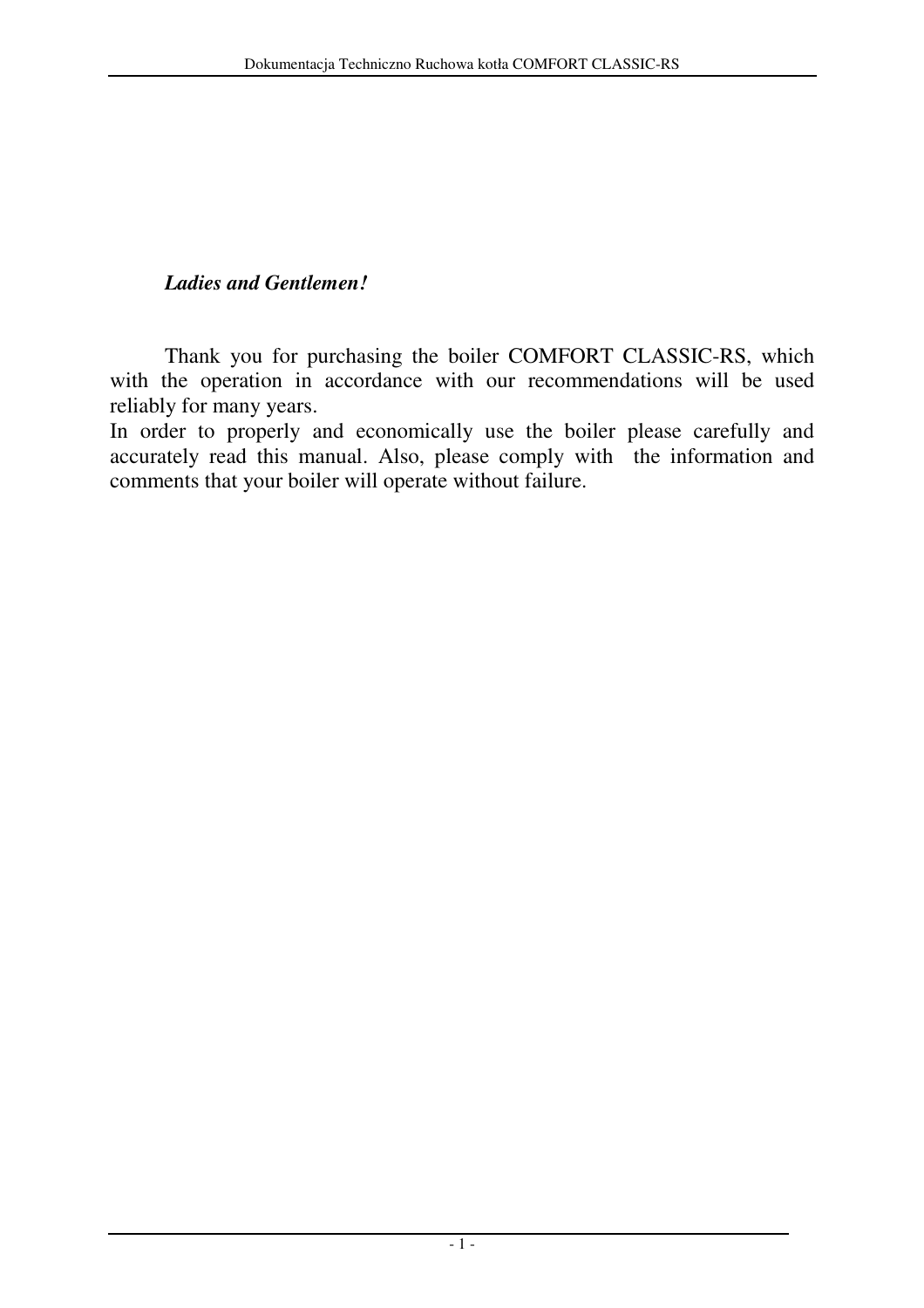# Table of Contents

**Page** 

| <b>SYMBOLS USED</b><br>$\mathbf{.1.}$                                     | $-3-$                                                                                 |
|---------------------------------------------------------------------------|---------------------------------------------------------------------------------------|
| TRANSPORT, STORAGE, CONSTRUCTION<br>.1. DEVICES FORMING THE BOILER        | $-3-$<br>- 6 -                                                                        |
|                                                                           | .1.1.1.1.BOILER CASING                                                                |
|                                                                           | $-6-$<br>.1.1.1.2. AIR BLOW/EXHAUST FANS                                              |
|                                                                           | - 6 -<br>$.1.1.1.3$ . FUEL TANK                                                       |
|                                                                           | $-6-$<br>$.1.1.1.4$ . SCREW FEEDER                                                    |
|                                                                           | $-6-$<br>.1.1.1.5. AUTOMATICS CONTROL<br>$-6-$                                        |
|                                                                           | .1.1.1.6. MOBILE GRATE                                                                |
|                                                                           | - 6-<br>.1.1.1.7. GENERAL DESCRIPTION                                                 |
|                                                                           | $-7-$<br>.1.1.1.8. TECHNICAL CHARACTERISTC                                            |
| <b>2.1.9. FUELS</b>                                                       | $-7-$<br>$-5-$                                                                        |
| <b>COMMISSIONING</b>                                                      | $-8-$                                                                                 |
| <b>ASSEMBLY</b>                                                           | $-8-$                                                                                 |
| SEQUENCE OF ASSEMBLY<br>$\mathbf{.1.}$                                    | $-8-$                                                                                 |
| ELECTRICAL INSTALLATION ASSEMBLY<br>$\cdot$ .<br>.3. STARTING THE BOILER  | $-11-$                                                                                |
| .4. QUALITY OF SUPPLY WATER                                               | Błąd! Nie zdefiniowano zakładki.                                                      |
| .5. DRYING REFRACTORY LINING                                              | Błąd! Nie zdefiniowano zakładki.                                                      |
| STEPS TO BE CARRIED DURING THE START-UP<br>.6.                            | $-13-$                                                                                |
| <b>OPERATING COMFORT CLASSIC-RS</b>                                       | $-13-$                                                                                |
| .1. OPERATING DUTCH OVEN<br>.2. ADDING FUEL IN TANK                       | $-13-$<br>Błąd! Nie zdefiniowano zakładki.                                            |
| .3. CLOSING OF BURNING IN THE BOILER                                      | $-14-$                                                                                |
| .4. EMERGENCY STOP                                                        | Błąd! Nie zdefiniowano zakładki.                                                      |
| <b>OVERVIEVS AND REPAIRS, MAINTENANCE</b>                                 | Błąd! Nie zdefiniowano zakładki.                                                      |
| .1. CLEANING AND ONGOING MAINTENANCE                                      | Błąd! Nie zdefiniowano zakładki.                                                      |
| PERIODIC MAINGTENANCE AND REPAIR<br>$\cdot$ .                             | $-16-$<br>.2.1.1.1. HOW TO VERIFI PERFORMANCE OF                                      |
|                                                                           | PROTECTION FIRE SAFETY                                                                |
|                                                                           | Błąd! Nie zdefiniowano zakładki.<br>.2.1.1.2. OPERATIONS PERFORMED DURING CLEANING OF |
|                                                                           | <b>SMOKE TUBES</b><br><b>Błąd!</b> Nie<br>zdefiniowano zakładki.                      |
|                                                                           | $.2.1.1.3$ . FAN CLEANING                                                             |
|                                                                           | $-17-$<br>.2.1.1.4. ASSEMBLY LUBRICATION                                              |
|                                                                           | $-17-$                                                                                |
| <b>MAINTENANCE</b><br>.3.<br>MOST FREQUENT DISORDERES OF BOILER OPERATION | $-17-$<br>$-18-$                                                                      |
| <b>OHS RECOMMENDATIONS</b>                                                | $-21-$                                                                                |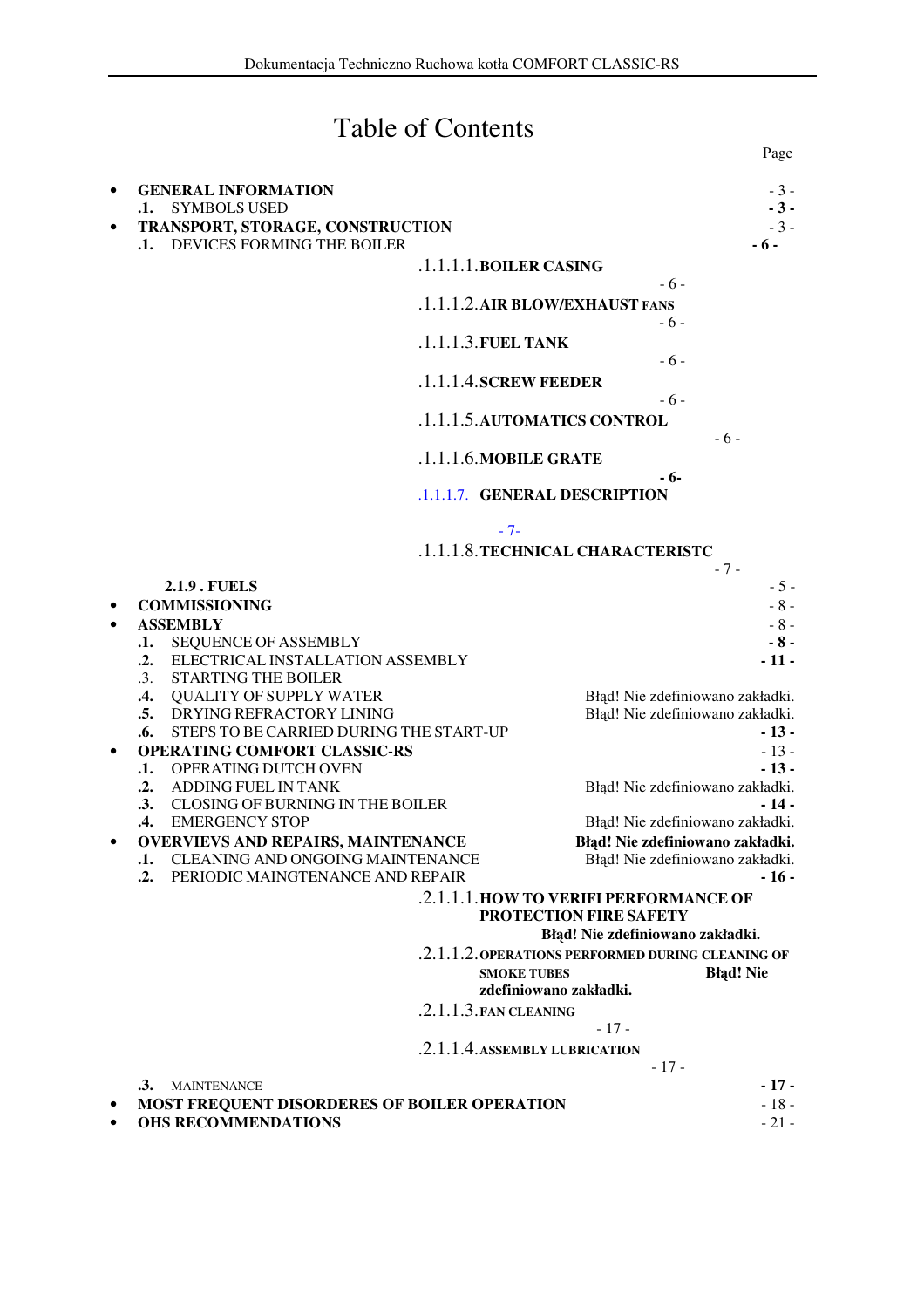## **1 GENERAL INFORMATION**

Boilers type **COMFORT CLASSIC-RS** are water, low temperaturę boilers, adapted to the combustion of biofuel in the form of sawdust and shredded wood residues. Boilers cooperate with low-temperature heating systems in open system. They can be a source of heat for industrial and ontically – communal buildings.

The present technical – operational documentation concerns of central heating boilers **COMFORT CLASSIC-RS** with thermal power:

#### **300kW; 500kW; 600 kW; 980kW; 1250kW; 1500kW; 1800 kW; 2000kW;**

All data contained in this instruction manual are based on the latest manufacturer's information. However,  $M$ UNIWEX – AJ 1" reserves the right to make changes to the described version, without further user's notice.

### **1.1 SYMBOLS USED**

 The most essential requirements because of the proper functioning of the device



 **Information necessary for safe operation** 

with construction, operation, installation, proper service and maintenance, transport and storage central heatings assemblies type **COMFORT CLASSIC-RS**. Before proceeding to operate boilers carefully read these manuals, and strictly follow the recommendations contained therein.

**Failure to comply with manuals release the manufacturer from any warranty obligations.** 

## **2 TRANSPORT, STORAGE, CONSTRUCTION**

The boiler should be transported in an upright position, in a manner that protects it from mechanical damage, which may cause breakage of welds, brickwork ceramic hearth or damage to the boiler thermal insulation. For boilers with large overall dimensions, in order to facilitate transport they can be disassembled into two parts. For carrying the eyebolts are used, located in the upper part of the boiler. In a separate set is transported also the fuel tank with feeding sawdust and cyclone (if any). Before lifting, make sure that the weight is distributed evenly across every lines. The device should be stored in roofed place, protected against corrosion.

The purpose of this technical – operational documentation is to familiarize the user and installers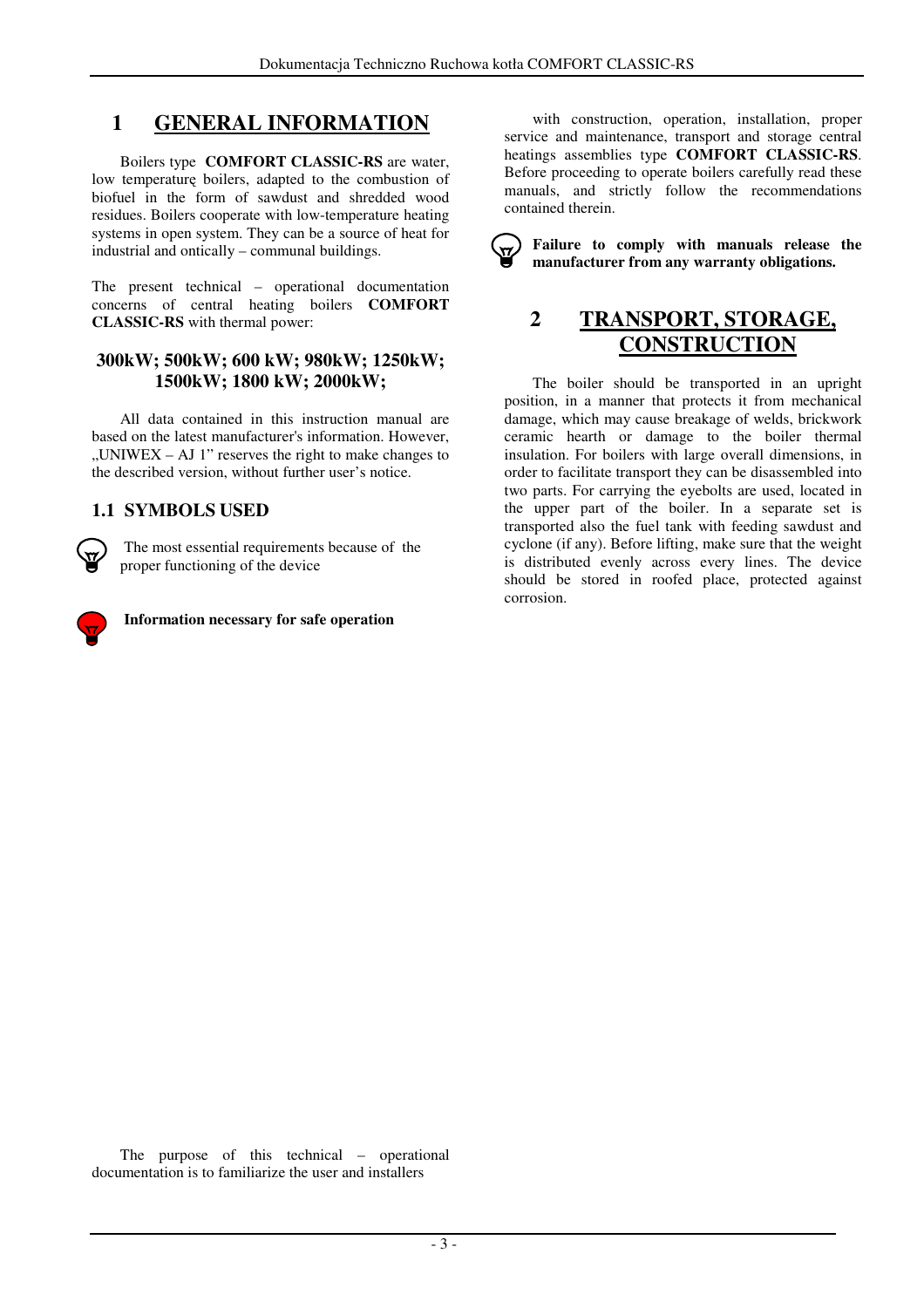

Fig. 1 Elements of the boiler

- 1. Blowing fan
- 2. Ceramic furnace door
- 3. Automatic ash removal
- 4. Ceramic chamber
- 5. Moving grate
- 6. Fire valve
- 7. Screw feeder
- 8. The feeder drive
- 9. Detector of sawdust level
- 10. The buffer tank
- 11. Blowing fan
- 12. Boiler exchanger
- 13. Water supply stubs
- 14. Return water stubs
- 15. Multicyclone
- 16. The exhaust fan
- 17. Dust collector of multicyclone
- 18. Smoke conduit
- 19. Boiler insulation
- 20. The drive unit of the tank scraper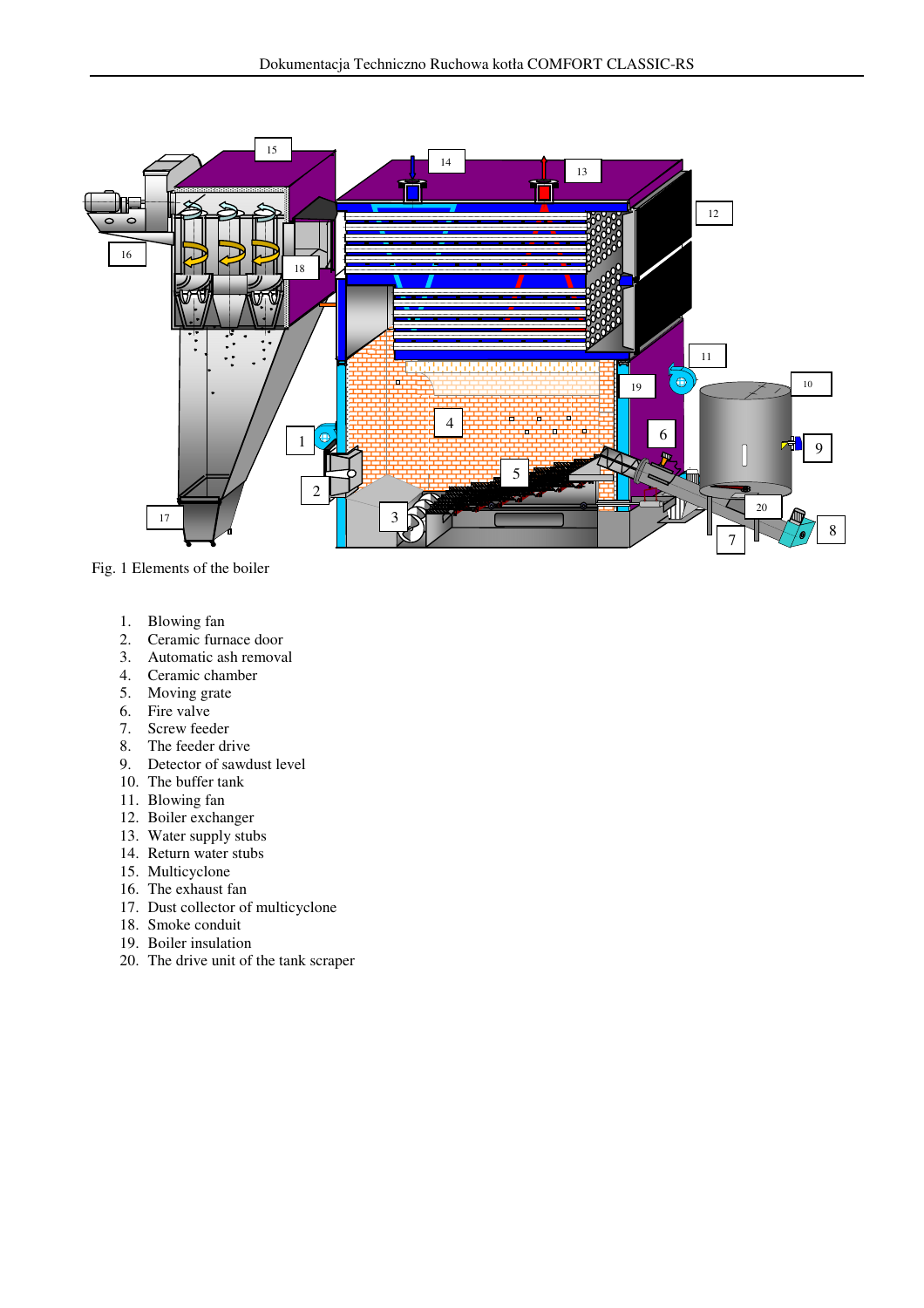

**Fig. 2 Side view** 



**Fig. 3 View from the top**

| <b>POW</b><br>ER | А    | Α1   | А2   | A3   | в    | Β1   | С    | C1   | D    | D1   | D <sub>2</sub> | Е    | E1   | E2   | F    | G    | Κ    | s    |
|------------------|------|------|------|------|------|------|------|------|------|------|----------------|------|------|------|------|------|------|------|
| (kW)             | (mm) | (mm) | (mm) | (mm) | (mm) | (mm) | (mm) | (mm) | (mm) | (mm) | (mm)           | (mm) | (mm) | (mm) | (mm) | (mm) | (mm) | (mm) |
| 300              | 2250 | 2400 | 1670 | 1220 | 1320 | 1470 | 2660 | 2760 | 2500 | 1800 | 1100           | 900  | 1255 | 1880 | 100  | 100  | 500  | 20   |
| 350              | 2250 | 2400 | 1890 | 1220 | 1320 | 1470 | 2780 | 2880 | 2500 | 1800 | 1100           | 900  | 1255 | 1880 | 100  | 100  | 500  | 20   |
| 500              | 2530 | 2630 | 1890 | 1320 | 1340 | 1490 | 3225 | 3325 | 2500 | 2000 | 1100           | 1300 | 1775 | 1880 | 100  | 100  | 500  | 20   |
| 600              | 2530 | 2680 | 1890 | 1425 | 1340 | 1490 | 3335 | 3435 | 2500 | 2000 | 1100           | 1300 | 1775 | 1880 | 125  | 125  | 500  | 20   |
| 780              | 3250 | 3400 | 2010 | 1425 | 1340 | 1490 | 3625 | 3725 | 2700 | 2000 | 1100           | 1750 | 2345 | 2445 | 125  | 125  | 500  | 20   |
| 980              | 3530 | 3680 | 2075 | 1320 | 1520 | 1670 | 3510 | 3610 | 2700 | 2000 | 1100           | 1750 | 2345 | 2445 | 150  | 150  | 500  | 20   |
| 1250             | 3530 | 3700 | 2300 | 1650 | 1520 | 1670 | 3845 | 3945 | 2700 | 2200 | 1100           | 2050 | 2645 | 2740 | 150  | 150  | 500  | 20   |
| 1500             | 3550 | 3700 | 2400 | 1650 | 1720 | 1870 | 3960 | 4060 | 3000 | 2500 | 1100           | 2050 | 2760 | 2740 | 200  | 200  | 500  | 20   |
| 1800             | 4200 | 4350 | 2550 | 1650 | 1720 | 1870 | 4115 | 4215 | 3000 | 2500 | 1100           | 2050 | 2760 | 2740 | 200  | 200  | 500  | 20   |
| 2000             | 4200 | 4350 | 2650 | 1650 | 1720 | 1870 | 4355 | 4455 | 3000 | 2500 | 1100           | 2300 | 3255 | 3000 | 250  | 250  | 500  | 20   |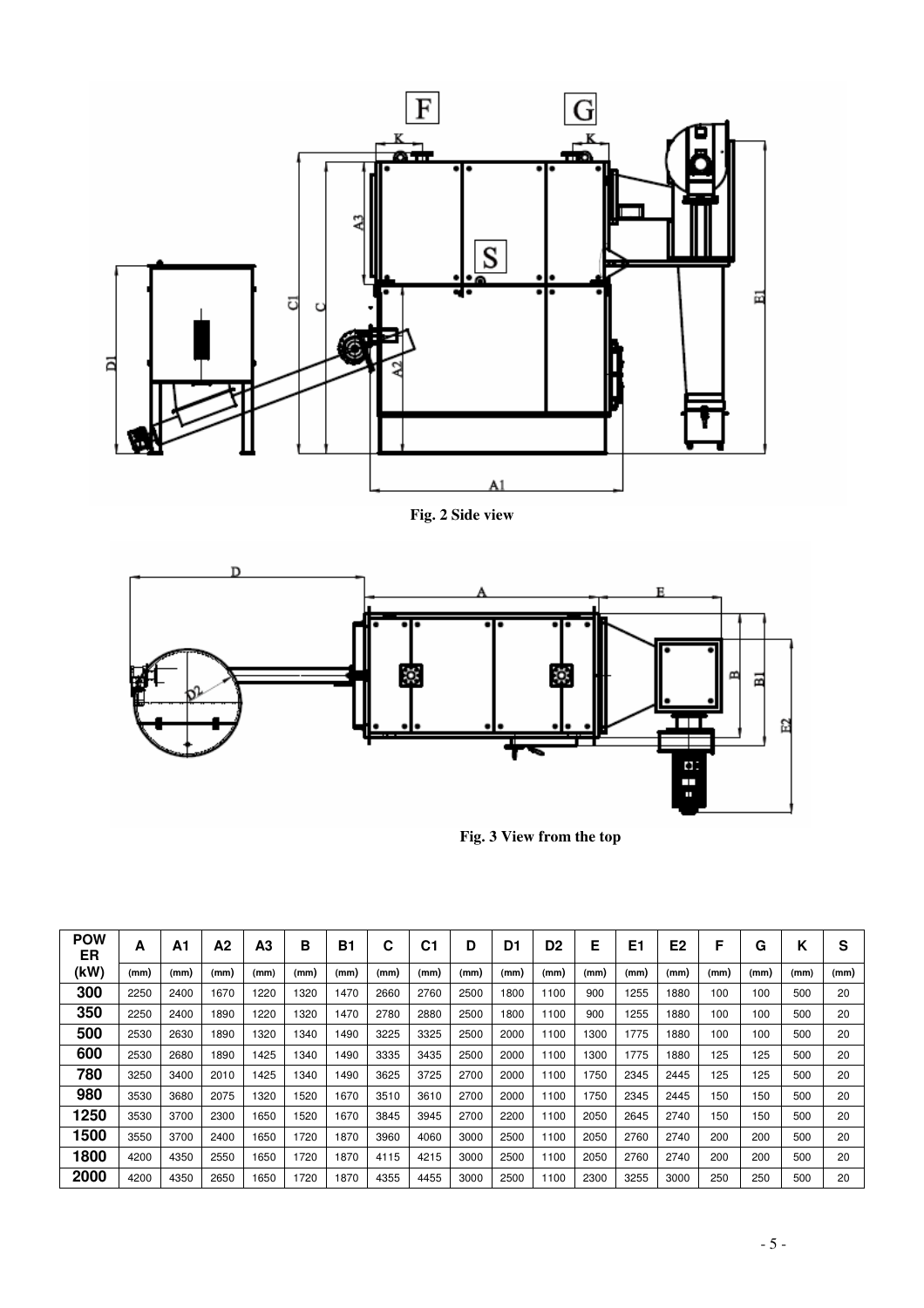### **2.1 DEVICES FORMING THE BOILER**

COMFORT CLASSIC-RS is built of following assemblies:

- 1. The boiler body, which consists of
	- Block of furnace (moving grate)
	- Block of the heat exchanger.
- 2. Blow air / exhaust fans.
- 3. Fuel tank.
	- 4. Screw feeder with drive unit.
	- 5. Automatics control.
	- 6. Hydraulic power unit of grate

The elements that are supplied together with the boiler:

| - manometer to $0.6$ MPa              | $1$ pc.  |
|---------------------------------------|----------|
| - termometer to $150^{\circ}$ C       | $1$ pc.  |
| - release valves 3/4"                 | $2$ pcs. |
| - stubs gasket connections            | 4 pcs.   |
| - counter flanges                     | 4 pcs.   |
| - fire thermostatic valve with sensor | $1$ pc.  |

#### **NOTE: The boiler can be equipped with optional accessories previously agreed with the manufacturer. 2.1.1 BOILER BODY**

**Block of hearth** – in this part of the boiler takes place combustion of sawdust and wood chips. Housing comprises of double jacket, inside which there are ducts, feeding air to the combustion chamber and cooling the outer jacket. The combustion chamber is lined with refractory ceramic insert, constituting the thermal accumulator, what allows the combustion of fuel with higher humidity. In the lower part of the chamber is located movable grate, on which with screw conveyor fuel is supplied. Fuel in the form of sawdust or crushed pieces of wood is fed into the combustion chamber where is uniformly distributed, at the same time gaining the temperature from preheated brickwork chamber. The primary air fed from the bottom of the grate box raises particles at the same time providing oxygen required for proper combustion process. Sawdust light up in large quantities and the process of fuel combustion lasts. Burning particles are pushed by the further layers of the fuel supplied, so they are under the action of air, which provides oxygen for essential combustion. Additional secondary air at the rear of the combustion chamber afterburning remnants of fuel.

**Block of heat exchanger –** in the exchanger occures the heat transfer of flue gas to the working medium. Flue gas from the previous block go here for two strings of pipes fire tube where dissipates heat to water, and then are discharged through a smoke conduit to the chimney.

### **2.1.2 AIR BLOWING/EXHAUST FANS**

Blowing fans supply air necessary to maintain the combustion proces before the hearth. Their work is regulated by the automatic control. They provide primary air – taking direct part in the combustion process, and the secondary air – enabling afterburning of fuel. The exhaust fan located behind the multicyclone increases

speed od exhaust gas velocity departing into the chimney after cleaning in the multicyclone.

### **2.1.3 FUEL TANK**

The tank has a cylindrical form. At the bottom mechanism in the form of sawdust reel control is mounted, which is driven by a worm gear unit with electric motor. The scooping arm is beared on stub mounted at the bottom of the tank . Sawdust from the tank enters the screw conveyor.

#### **Each tank while working should be tightly closed in order to prevent the flow of gases from the hearth to the environment and fire reversing.**

### **2.1.4 SCREW FEEDER**

Feeder supplies fuel from the boiler –side tank. Its work is automatically or manually controlled. The drive provides motor with reduction gear.

### **2.1.5 AUTOMATICS CONTROL**

The microprocessor controller with sensors continuously adjusts fuel consumption and the power of fans to maintain the programmed parameters of the working medium. The control program of the combustion process depends on many variables, above all the moisture of waste and heat demand. Correct positioning of the program takes place after gaining experience in the initial period of operation.

**A detailed description of the operation automatics is located in instruction manual supplied with manuals.** 

#### **2.1.6 MOBILE GRATE**

Inside the hearth the mobile grate motor is located, so called stepped. It is powered by hydraulic actuators. The principle of operation of the grate is based on the performance of reciprocating motion of relevant sections. Moving grate causes the fuel, embers and ash movement into the ash gutter selector. During the distribution of the fuel takes place its gradual drying, gasification and combustion.

### **2.1.7 GENERAL DESCRIPTION OF OPERATION OF COMFORT CLASSIC-RS**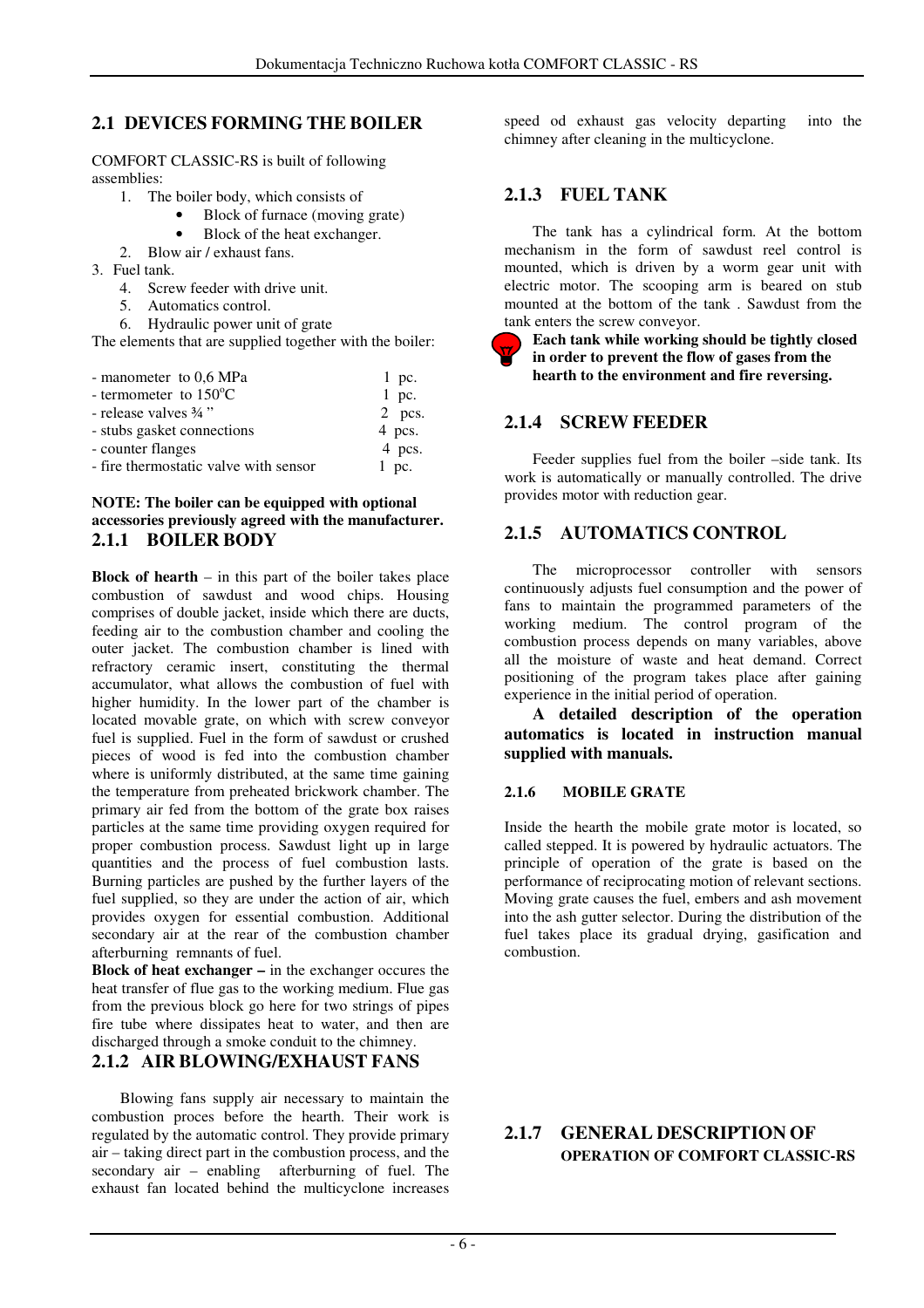Fuel contained in the tank by the action reel control scatters through a hole in the bottom of the tank on the feeding screw transporting the fuel to the furnance. There, the distribution of fuel by moving grate takes place and at the same time the process of combustion lasts. To make the process work correctly, to the chamber air is fed by blowing fans. Then the hot

### **2.1.8 TECHNICAL CHARACTERISTICS**

combustion gases get into the heat exchanger block where dissipates heat and fly away through the smoke conduit to the chimney. The water flowing into the boiler is heated by flowing through a water jacket in the heat exchanger, and then through the supply collector is discharged into the heating system.

#### **Table 1. Technical characteristics of boilers COMFOERT CLASSIC -RS**

| Parameters                         |                | 300   | 500            | 600          | 780          | 980     | 1250         | 1500         | 1800   | 2000         |
|------------------------------------|----------------|-------|----------------|--------------|--------------|---------|--------------|--------------|--------|--------------|
| nominal power                      | kW             | 300   | 500            | 600          | 780          | 980     | 1250         | 1500         | 1800   | 2000         |
| approximate cubature of heating    | m <sup>3</sup> | 6300  | 10000          | 13400        | 16800        | 21000   | 27300        | 31500        | 36000  | 40000        |
| maximum allowable pressure         | bar            |       |                |              |              | 1,5     |              |              |        |              |
| max temperature of water           | $^{\circ}$ C   |       |                |              |              | 95      |              |              |        |              |
| boiler efficiency                  | $\%$           |       |                |              |              | 83      |              |              |        |              |
| supply voltage                     | $\mathbf V$    |       |                |              |              | 400     |              |              |        |              |
| power of electrical equipment      | kW             | 6,2   | 7,2            | 7,2          | 9,9          | 9,9     | 12,5         | 12,5         | 16     | 21           |
| average fuel consumption           | kg/h           | 76    | 127            | 153          | 199          | 250     | 319          | 383          | 460    | 510          |
| volume of the standard tank        | m <sup>3</sup> | 1     | $\mathbf{1}$   | $\mathbf{1}$ | $\mathbf{1}$ | 1       | $\mathbf{1}$ | $\mathbf{1}$ | -1     | $\mathbf{1}$ |
| working time on a standard tank    | h              | 3,3   | $\overline{2}$ | 1,6          | 1,3          | 1       | 0.8          | 0,6          | 0,5    | 0,5          |
| water pressure drop (10K)          | mbar           | 330   | 385            | 451          | 535          | 605     | 710          | 761          | 770    | 790          |
| water pressure drop (20 K)         | mbar           | 189   | 226            | 252          | 335          | 386     | 449          | 491          | 510    | 550          |
| min. pump activation temperature   | $^{\circ}$ C   | 50    |                |              |              |         |              |              |        |              |
| water capacity                     | L              | 1500  | 2400           | 2500         | 3300         | 3900    | 4400         | 4900         | 5500   | 6100         |
| flue gas temperature               | $^{\circ}C$    |       |                |              |              | 180-220 |              |              |        |              |
| chimney pressure drop              | Pa             | ±20   |                |              |              |         |              |              |        |              |
| diameter and height of the chimney | mm/m           | 350/8 | 400/8          | 400/8        | 500/8        | 500/8   | 500/10       | 600/10       | 600/10 | 650/10       |
| required string for chimney        | Pa             | 55    | 60             | 60           | 60           | 65      | 65           | 70           | 90     | 90           |
| flue gas flow                      | $m^3/h$        | 533   | 888            | 1065         | 1385         | 1740    | 2220         | 2663         | 3196   | 3551         |
| mass of boiler (tolerance ±5%)     | kg             | 4200  | 5800           | 6600         | 9000         | 10500   | 12100        | 14200        | 20125  | 22750        |

### **2.1.9 FUELS**

To boilers CLASSIC COMFORT-RS can be used the following types of fuel:

• sawdust, bark, wood chips a grain size up to 25mm max**,** without mineral impurities and moisture content of about 50% and 100% of dust.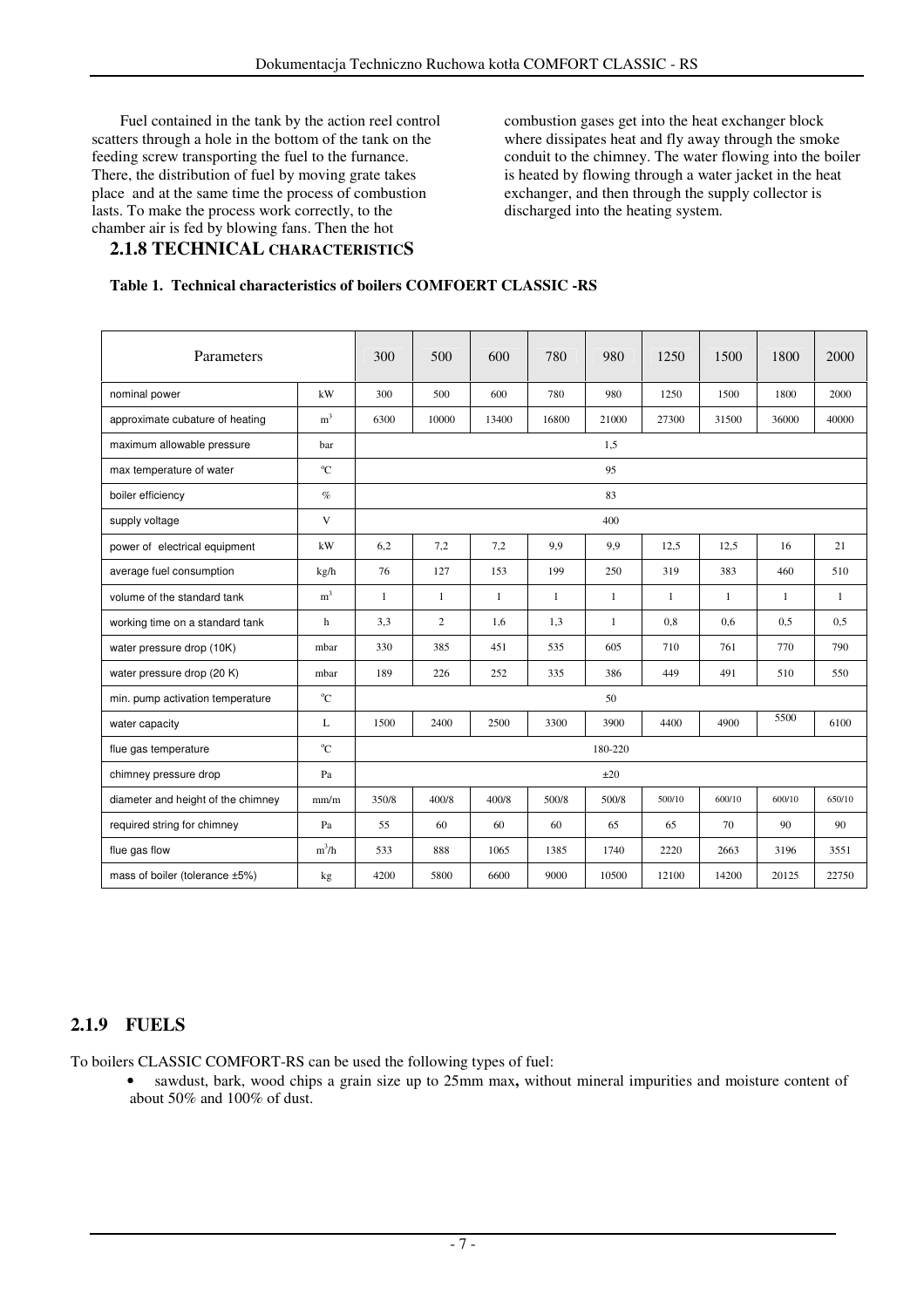

Fig. 4 Graph of declassification of boiler power

## **3 COMMISSIONING**

The boiler is commissioned by quality control of Manufacturer.

## **4 ASSEMBLY**

### **4.1 SEQUENCE OF ASSEMBLY**

Boiler COMFORT CLASSIC-RS is executed as a divided in such a way, that one part is the heat exchanger block, a second block of furnace. Separately, it is also supplied boiler-side tank with a screw conveyor. The division facilitates the transport and setting the boiler to the desired location.

#### **Before connecting the two main units transport elements should be removed, and then leveled units against each other.**

 The connections must be tight, to prevent the entry of exhaust gases into the boiler room. To this end, all the connections must be sealed with mounting silicone. The heat exchanger block is mounted on the furnance block sealing the connection with string of aluminum-silicon sealant.

All additional elements which are not connected to the boiler, and belong to its equipment (fans, termometers, sensors etc.), are supplied in separate containers, together with the elements necessary for their installation (bolts, gaskets, etc.) **In order to assemble the boiler:** 

- 1. Place the combined boiler blocks on leveled area. Between the connecting flanges place the heat-resistant sealant delivered by the manufacturer.
- 2. To furnace attach the fuel tank with the screw feeder system (fig.5). Screw feeder should be welded to the flange the included in the kit (that will be connected to the inlet opening flange with bolts). Connection is to be made after exact setting of the tank and feeder against the boiler.



Fig.5 Connection of screw feeder with furnance block Transporter ślimakowy – screw feeder Spoina – weld Śruby łączące –connecting bolts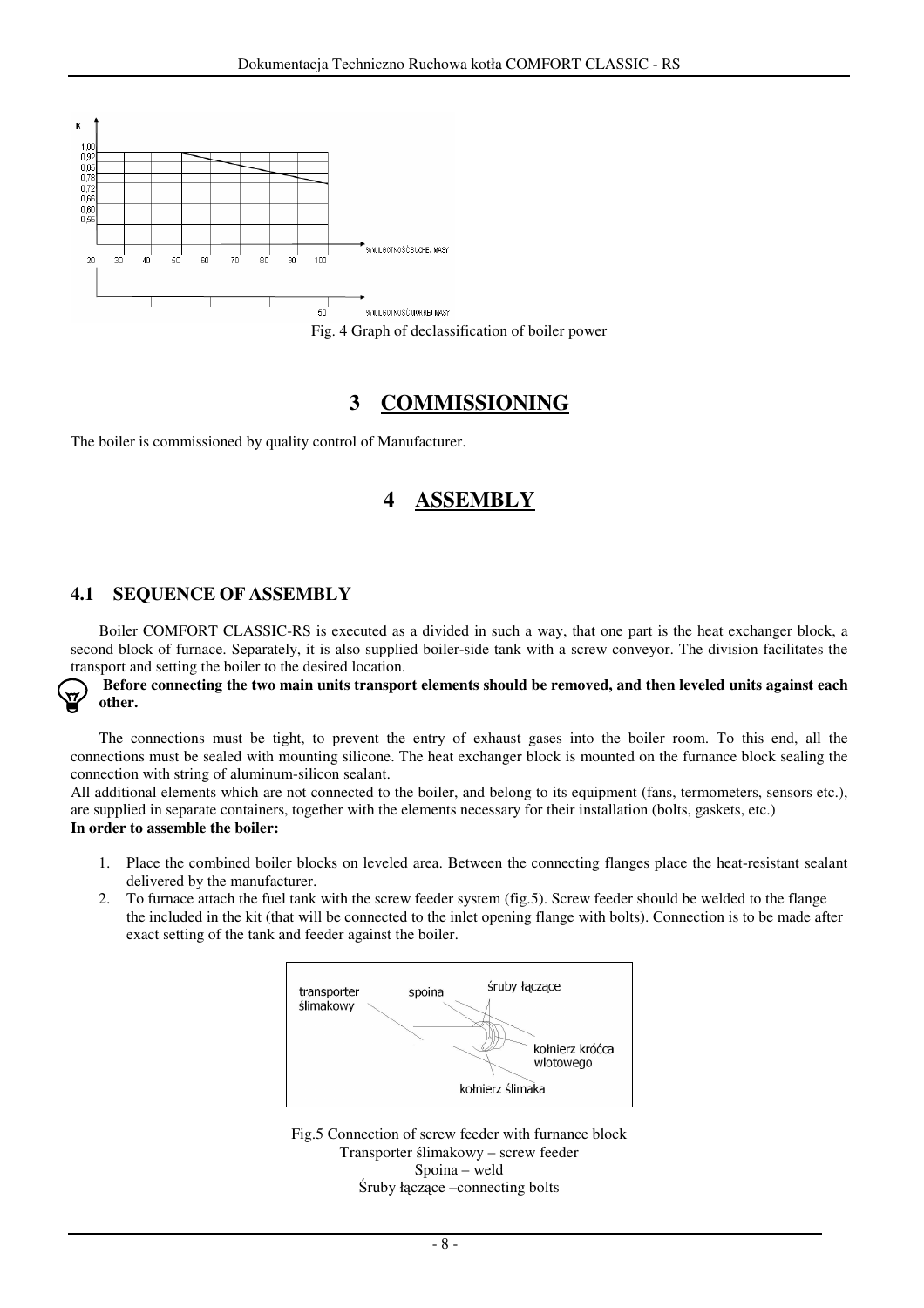Kołnierz króćca wlotowego - collar of intake nozzle Kołnierz ślimaka –flange of screw

- 3. To other end of the feeder connect the gear unit with motor (fig 6):
	- deprotect spigot with keyed connection wrapped with tape,
	- unscrew the screw securing the puck,
	- push the gear unit (with attached motor) on the spigot, remembering that that key has to be placed in the groove of the sleeve gear
	- screw gear unit to the flange of screwe using the supplied screws, screws through the flange are screwed directly into gear unit, where the threaded holes are located,
	- Secure the end of the spigot imposing protection puck and tightening the screw,
	- connect the motor to the control box.



Fig.6 Installation of the system driving feeder

**Worm gear is sent to the recipient after an eight-reaching out and pouring with protecting oil against corrosion by the manufacturer. Before starting the equipment the user necessarily should check the oil level in the gearbox and fill to the level of overflow cap. Continue reaching out for another approximately 100 hours.** 

4. Connect the gear unit with the driver motor to the bottom of the fuel tank (fig.7). To install this element follow the same steps as in the preceding paragraph.



Fig. 7 Installation of the system driving tank stirrer Smarownica M10 – lubricator M10 Dno zbiornika – tank bottom Śruby – bolts Przekładnia – gear unit Silnik - motor

- 5. Connect the smoke conduit with the chimney (canal connecting the smoke conduit with the chimney should have a height of not less than 1% and the right amount of washout holet to remove ash and soot; before connecting the boiler to the chimney check its dimensions, which should correspond to the parameters set out in Table 1,
- 6. If to the smoke conduit is to be connected multicyclone, connect the smoke conduit to the cyclone with the enclosed screws (M10 or M12); setting the cyclone against boiler is possible using the adjustable legs (fig.8) Depending on the cyclone mode it may be attached directly to the boiler.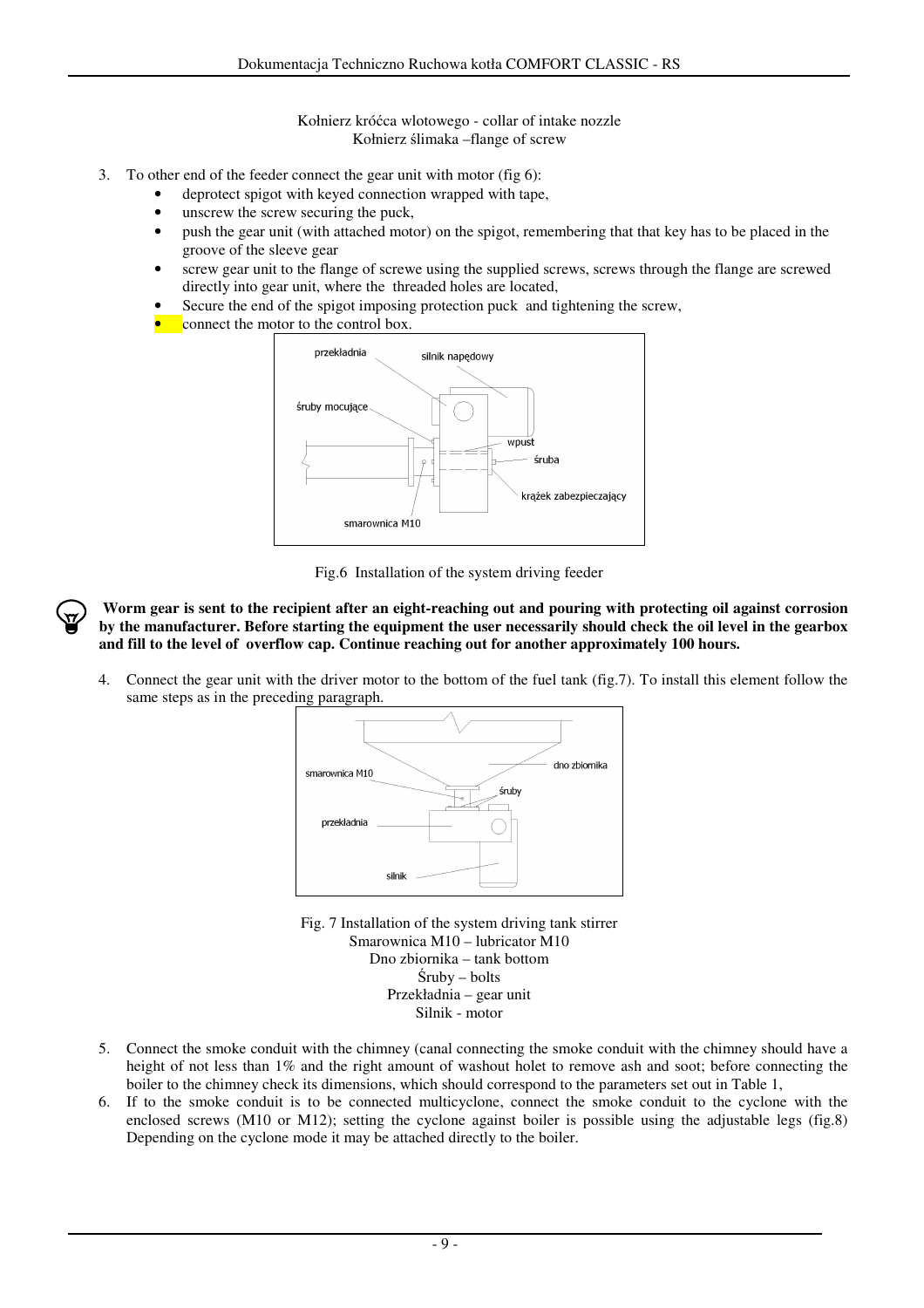

Fig. 8 Boiler with installed multicyclone Kocioł – boiler Czopuch – smoke conduit Wentytlator wyciągowy – exhaust fan Cyklon – cyclone Regulowane nóżki – adjustable legs

- 7. Seal the connections made (using a heat-resistant silicone or mastic)
- 8. Connect the fans (fig.9):
	- fans should be screwed with the screws (included in package) to the corresponding holes provided with flanges; in the case of different types of fan each has a specific shape of the connecting duct matching into the hole in the boiler, therefore particular fan is suitable for one of its proper input; in the case of the same input it meansthat the fans are also the same and where they are connected is not important,
	- power cable should be connected to the control box.



Fig. 9 Connecting the fans Wentylator – fan Króciec wlotowy – inlet nozzle Śruby łączące – conncting bolts

8.Installation of drain valves

- The valves must be screwed into with the supplied connector at the position shown in Fig. 3
- 9. Installation of pressure gauge (fig 11):
	- to connect a pressure gauge it should be screwed into the supplied connector 2/3" then screwed into the hole in the body of the boiler, (it does not matter in which hole gauge will be placed)

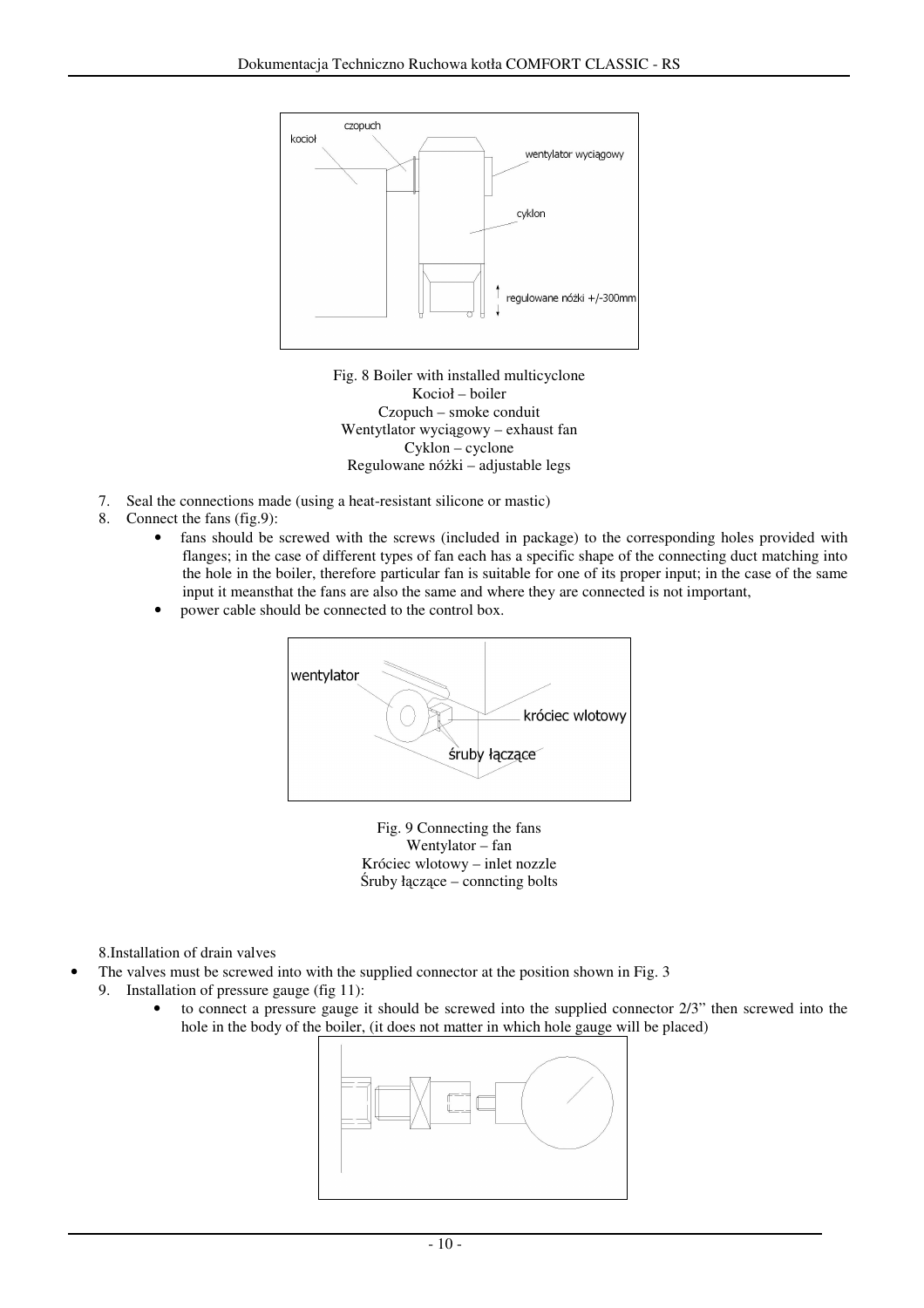Fig. 11 9. Installation of pressure gauge

- 10. Installation of termometer
- thermometer is to be screwed directly into the hole in the body of the boiler, located next to the gauge,
- 11. Installation of the sensor and fire valve AVTA (fig.12)
	- detailed manual valve assembly is placed in a box with the valve.
	- after the assembly of the valve and sewnsors tighten the valve using connectors  $\frac{1}{2}$ " into the hole in the screw,
	- screw the sensor into the pocket at the side of the screw,
	- connect to the valve water supply hole  $\frac{1}{2}$ ".
- 12. Install the temperature and flue gas sensors



Fig .12 Connecting the fire protection valve AVTA Przewód – wire Zawór AVTA – valve AVTA Wlot wody zasilającej - Inlet of water supply Złączka – connector Nagwintowana mufka - threaded muff Obudowa ślimaka – screw casing Kieszeń czujnika – sensor pocket Czujnik temperaturowy – temperaturę sensor

- Installation of box with automatic control box
- The control box is placed on its own basis. The box is supplied ready for connection to the boiler;
- after setting the box connect the conductors of sensors and power supply of drive motors of fan and screw
- connect the box to power supply
- 13. The preceding steps, check all connections for leaks and improve painting.

#### **Connection of the two parts of the boiler with one another and with the heating system should be done as separable.**

Selection of the chimney cross section when flue gas is discharged from several boilers:

$$
F = 25.73 \cdot \frac{Q}{\sqrt{H}} [cm^2]
$$

 $\mathbf{F}$  – chimney cross section cm<sup>2</sup>

**Q –** power sum of thermal boilers in kW **H –** chimney height in meters

- optimal height of the chimney reduced to sea level should be according to the table 1,
- for towns located above sea level should be to the size indicated in Table 1 add 0.2 m for every 100 m above sea level

#### **4.4 ASSEMBLY OF ELECTRICAL INSTALLATION**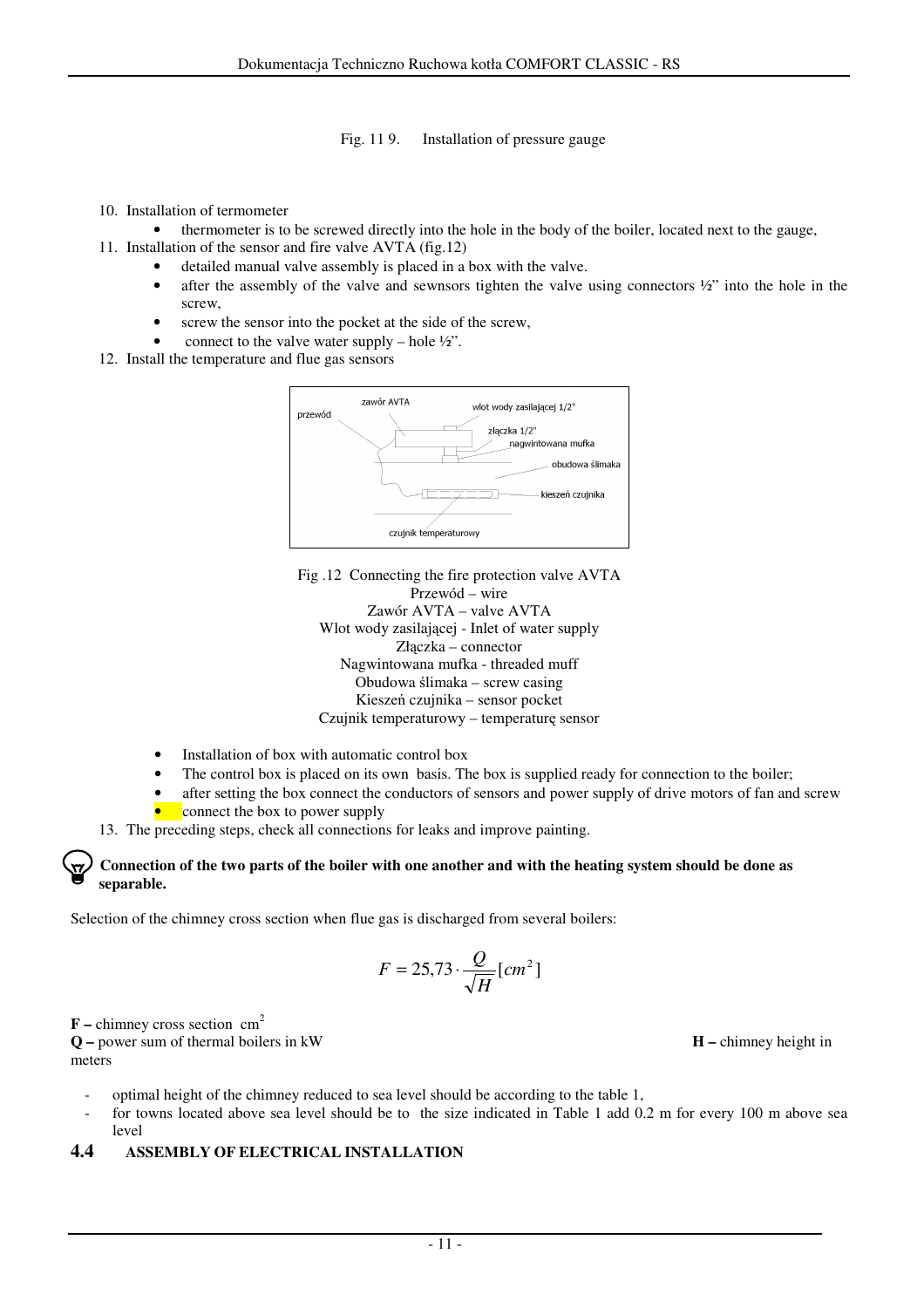Controller and electrical equipment of combustion set are designed for use in networks with a voltage 220 and 380/220 V, 50 Hz in the control system protective earth to the system used at the user.



#### **All electrical connections must be performed by a qualified electrician**.

To the boiler switchgear must be lead power cord YDY 5x16. Voltage supply 400V 3~ Power cord protection should be made with a fuse with a current shutdown 63A. **Protection and power cord provides the user**.

After the connection is made and before starting the engine check the operation of remaining regulating and control devices and check if direction of conveyor motor rotation is correct.

## **5. STARTING THE BOILER**

**Service (start-up and operation) of boiler can lead only employee trained in the operation of boilers in accordance with the OHS regulations in force in the boiler room.**

#### **5.1 QUALITY OF SUPPLY WATER**

The quality of boiler feed water and central heating system has a serious impact on the reliability and working hours of boilers. There are two reasons for of boilers wear

- corrosion,
- accumulation of deposits (boiler scale)

The destruction of the walls due to perforation due to corrosion is relatively rare. More frequent is pollution od cables and instrumentation in many cases causing total blockage of conductors and blocking of valves. Especially dangerous for boilers is the deposition of sludge on the surface of the heat exchange. The formation of boiler scale forming an insulating layer hindering the proper removal of heat by the heating medium, can cause too strong overheating of the walls often involving major failure of boiler. The deposition of scale also reduces the patency flow. The most appropriate water to supply the boiler is a rainwater.

**Under no circumstances should the installation and the boiler be filled with water of unknown hardness.** 

Permitted is to supply water with a hardness of max  $6^{\circ}$  n (2,142 mval), Water also must have a pH of alkaline namely hydrogen index pH greater than 7 and should be free of salts and gases.

**Tap water before using it to supply installation should be soften. It is prohibited to fill the boiler with water directly from the aqueduct – this could damage the boiler.**

The correct installation central heating water loss is insignificant and rarely needs to be completed.

#### **5.2 DRYING BRICKWORK**

#### **In case of first boiler start-uo it should be first carry out the drying process of refractory lining. Drying refractory lining is a very important process that affects the longevity of the ceramic.**

The furnace is constructed of refractory concrete and high alumina brick. In the process of the construction of the furnace these components carry a large amount of water. Drying involves evaporation of water from the material, wherein the process must be slow and conducted in accordance with the present "graph drying refractory lining" fig. 11, because otherwise there will be ceramic cracking and chipping.

Keeping the parameters selected in the chart requires constant monitoring of the temperature in the furnace. In practice, it looks something like this, that in the first day of operation we burn only wood in pieces in the furnace imposed onto a grate by the service door. During that burning we do not close the maintenance door of the furnace, only turn a blind them. Blast fans at this time does not work – we burn like in a traditional boiler for solid fuel. The next day, we can run the fuel supply by means of automatics, wherein the temperature of the water in the boiler we set in the range to 40  $^{\circ}$ C and we can not exceed it. It was only in the following days of boiler operation we can gradually increase the temperature to the temperature limit  $95^{\circ}$ C, wherein the maximum temperature can be used after 6 days.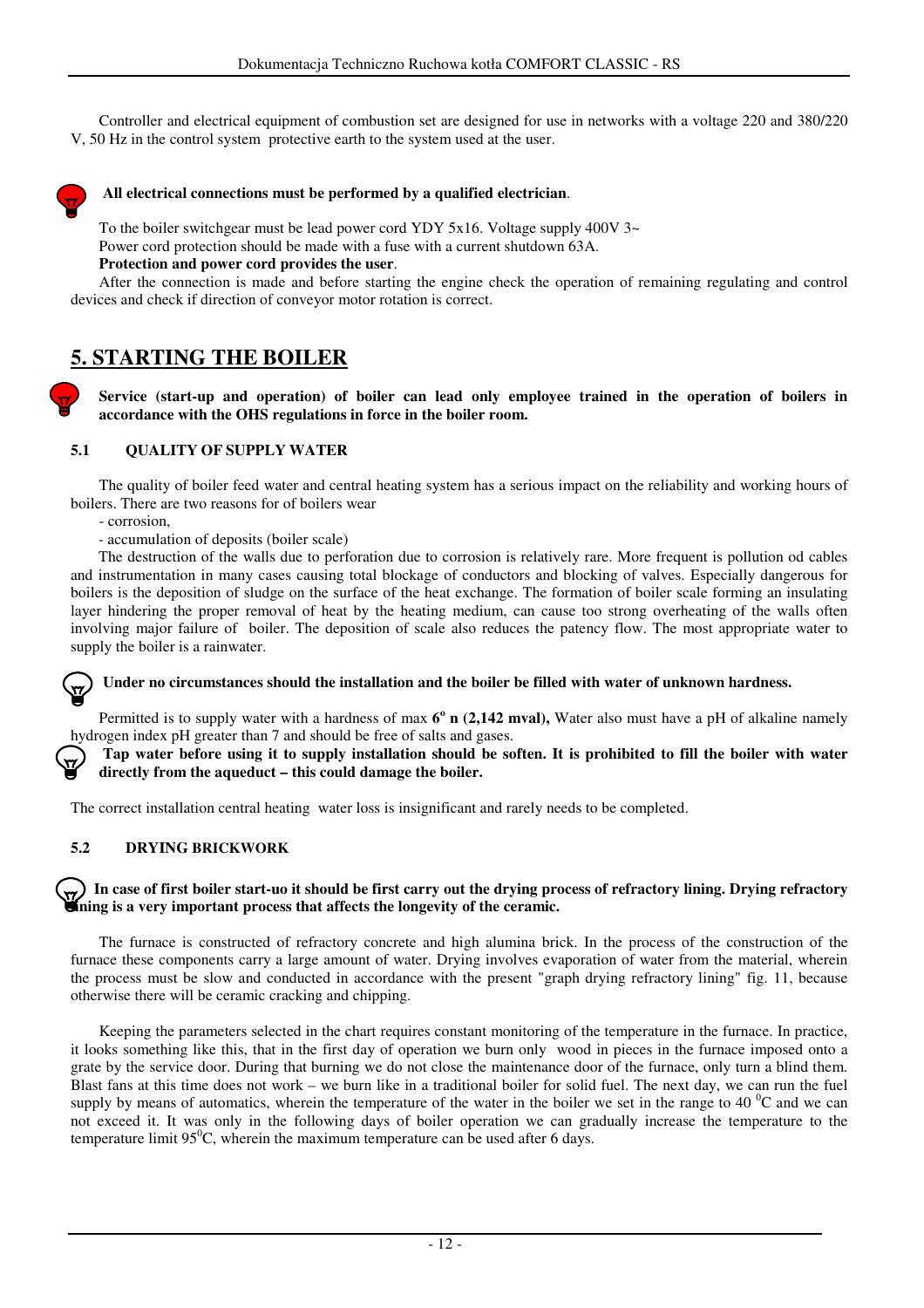

Fig. 13 Graph dry refractory lining

#### **5.3 STEPS TO BE CARRIED OUT DURING THE START -UP:**

- 1. Verify if in the installation central heating and the boiler there is enough water i.e. if in the expansion vessel, located at the highest point of the heating, there is water – wherein sufficient is if the level is 100 mm above the bottom of the vessel. This can be checked by signaling pipe.
- 2. Check if all cleaning flaps in the boiler are installed and closed, especially clean-flop in the rear part of boiler. Check all connections for leaks.
- 3. Check the oil level in the drive gearbox, following the description in item 7.2.4.
- 4. Press the grease into the bearing agitator in the tank in accordance with item 7.2.4.
- 5. Switch on power supply on desktop control.
- 6. Check the direction of rotation of the fan motor (must be consistent with an arrow drawn on the fan housing).
- **7.** If the direction of motor rotation is correct and stirrer at the bottom of the tank moves to the right direction the tank can be filled with fuel. The first charge should be made mandatory with fuel dry with humidity under 30%. It is necessary to burn and heat the chamber to temperature required for the reaction of pyrolysis of wood waste. The tank cover tightly with cover.

**Before filling the fuel tank, make sure that on bottom of the tank there are no unnecessary items, which would hit the rotating agitator on the tank bottom. This can lead to the blockage and defect in the drive.** 

8. Check the condition of the boiler (no leaks), fill with water and bleed the heating system. Set the desired temperature on the display of controller.

**To the light the fire in the furnace do not use flammable materials: gasoline, kerosene, derivatives or other similar materials - their application may cause burns or explosion!**

**NOTE: When starting a the newly installed boiler, when the smoke pipes are cold and damp, phenomenon may occur of smoking boiler by hoppers and before the grate doors, as well as the phenomenon of "sweating boiler" namely dark liquid dripping from the boiler, which often creates a spot under the boiler. This phenomenon is not malfunction signal of the boiler and after day or two disappear.**

## **6 OPERATION OF COMFORT CLASSIC-RS**

#### **6.1 FURNACE OPERATION**

After passing the initial phase can be started daily operation of the boiler, which is based on:

- Setting a desired operating parameter in the form of boiler water temperature,
- Checking the correct operation of all external assemblies working with the boiler,
- Ensuring the continuity of the fuel supply to the combustion chamber,
- Ash removal and deslagging of furnance grate,
- Overseeing the work of the boiler by means of the control measurement devices.

During the day can be changed the parameters of boiler operation i.e. may be different during the day and during the the phit, but it requires manually change of these parameters.

**It is forbidden to frequent opening fire door during operation. The opening can cause burns, as well as contributing to rapid wear of refractory lining. Ceramics in the furnace during operation of boiler has a very high temperature. When the doors are open occurs the rapid cooling (thermal shock) what is the cause of cracking and spallation of refractory lining.**

If we find lack of water in the boiler or installationand the boiler is filled with red-hot fuel:

**It is forbidden (under pain of losing the warranty):**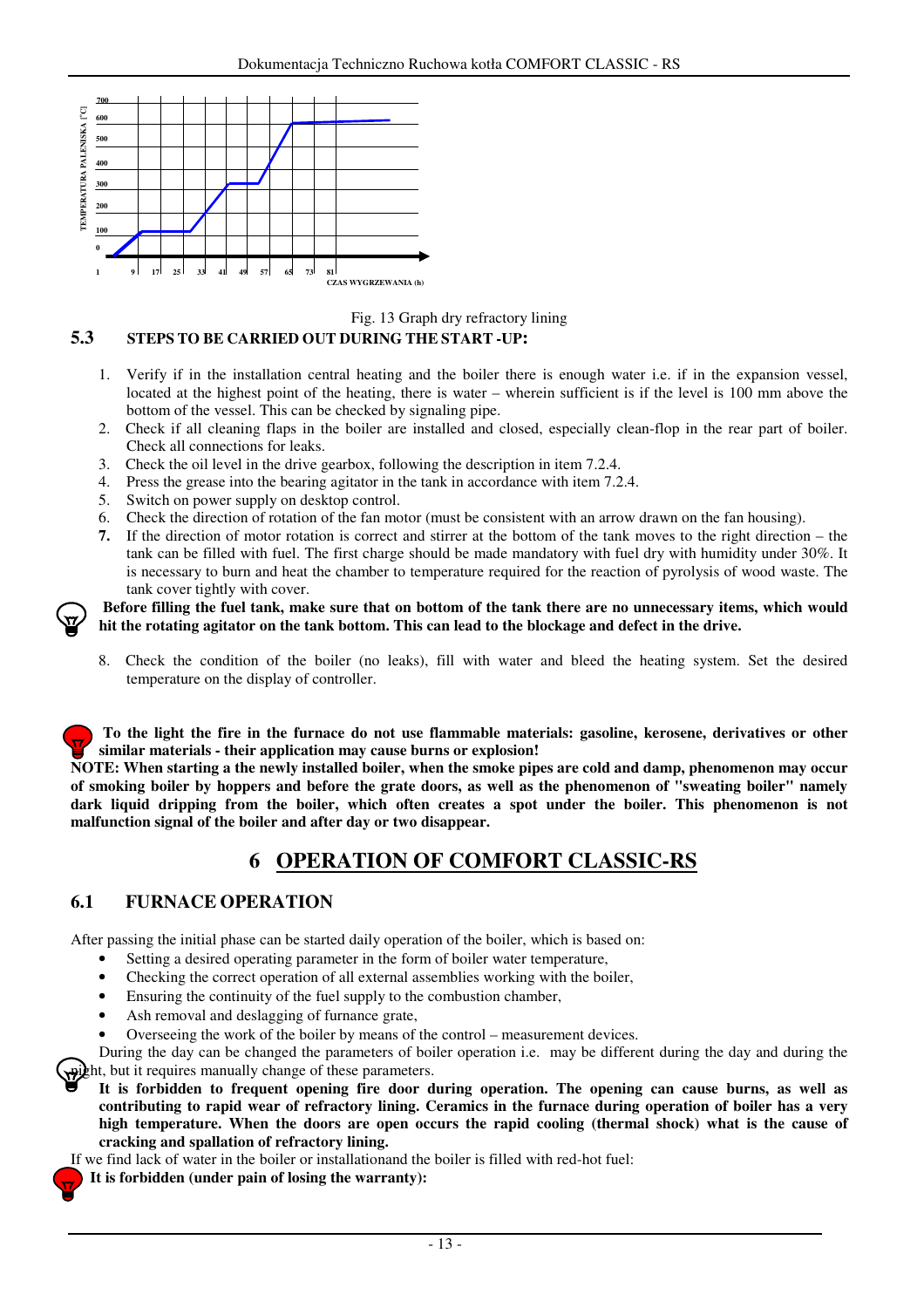**filling the system with cold water – boiler may explode,** 

- **potting not extinguish furnance with water– risk of rupture of the boiler and production of poisonous carbon monoxide,** 

**In this case, follow the instructions for emergency stop (item 6.5) Installations fill with water wehen the failure is removed and boiler cooled.**

In addition, during the operation of the boiler, apply the general requirements for the operation of heating equipment and general health and safety regulationsand in particular those required for working in boiler rooms.

#### **6.2 ADDING FUEL IN TANK:**

Fuel loading can be done:

manually (the least amount of heat collection)

mechanically,

Manual loading of fuel in the boiler –side tank is inefficient way (not recommended); due to the large height of container.

This type of loading can be used when the device is in a recessed basement. It can be then used different levels and applied so-called. gravity chute. Mechanical loading may be accomplished through the use of any kind of conveyor; best suited for this purpose are screw conveyors. Fuel is transported from the warehouse conveyor directly into the tank.

It is recommended that the fuel is sifted through a sieve with a mesh aperture of 3 cm. After each filling the boiler-side tank should be closed.

#### **6.3 CLOSING BURNING IN THE BOILER**

To extinguish the hearth should be:

- interrupt the fuel supply,
- after burning the fuel open hoppers door, ash door, smoke conduit dampers set in the open position, to quickly cool down the boiler,
- remove slag and ash, clean the combustion chamber wall, fdurnance, smoke tubes and smoke conduit, shut isolation valves.

### **6.4 EMERGENCY STOP:**

When it is find a boiler malfunction, should be:

- interrupt power supply,
- disable automatic control of hearth
- open hoppers door, ash door, smoke conduit damper, in order to quickly extinguish the heat in the boiler and furnace-cooling ceramicsbearing in mind to avoid cause of thermal shock,
- remove the fuel, slag and ash from the boiler,

#### **7. OVERVIEVS AND REPAIR, MAINTENANCE**

 To ensure reliable device operation control, it should be on a regular basis check the operating status and if necessary make running repairs. Operating of COMFORT CLASSIC-RS requires periodic inspections according to the plan set out in Table 2 below:



**All maintenance and repairs should be carried out on the boiler off from work, and in the case of cleaning and maintenance of electrical equipment during power off.** 

#### **7.1. CLEANING AND ONGOING MAINTENANCE:**

• Due to the fact that all chipped wood waste contain a small amount of silica, and also can be other mineral impurities in the form of sand, gravel, concrete or stone (when stored on the ground or concreted tray) during the operation occurs the phenomenon of "Slagging" gasification chamber, in particular, grates and innere walls of refractory lining. This phenomenon is detrimental and can significantly reduce the thermal efficiency of the combustion process. Efforts should be made to avoid the use of clean waste incineration (free of any mineral impurities).

A visible sign of the firebox slag is increasingly impaired and the associated temperature drop in the boiler and the black smoke from the chimney outlet (with normal burning from chimney is out slightly noticeable white cloud).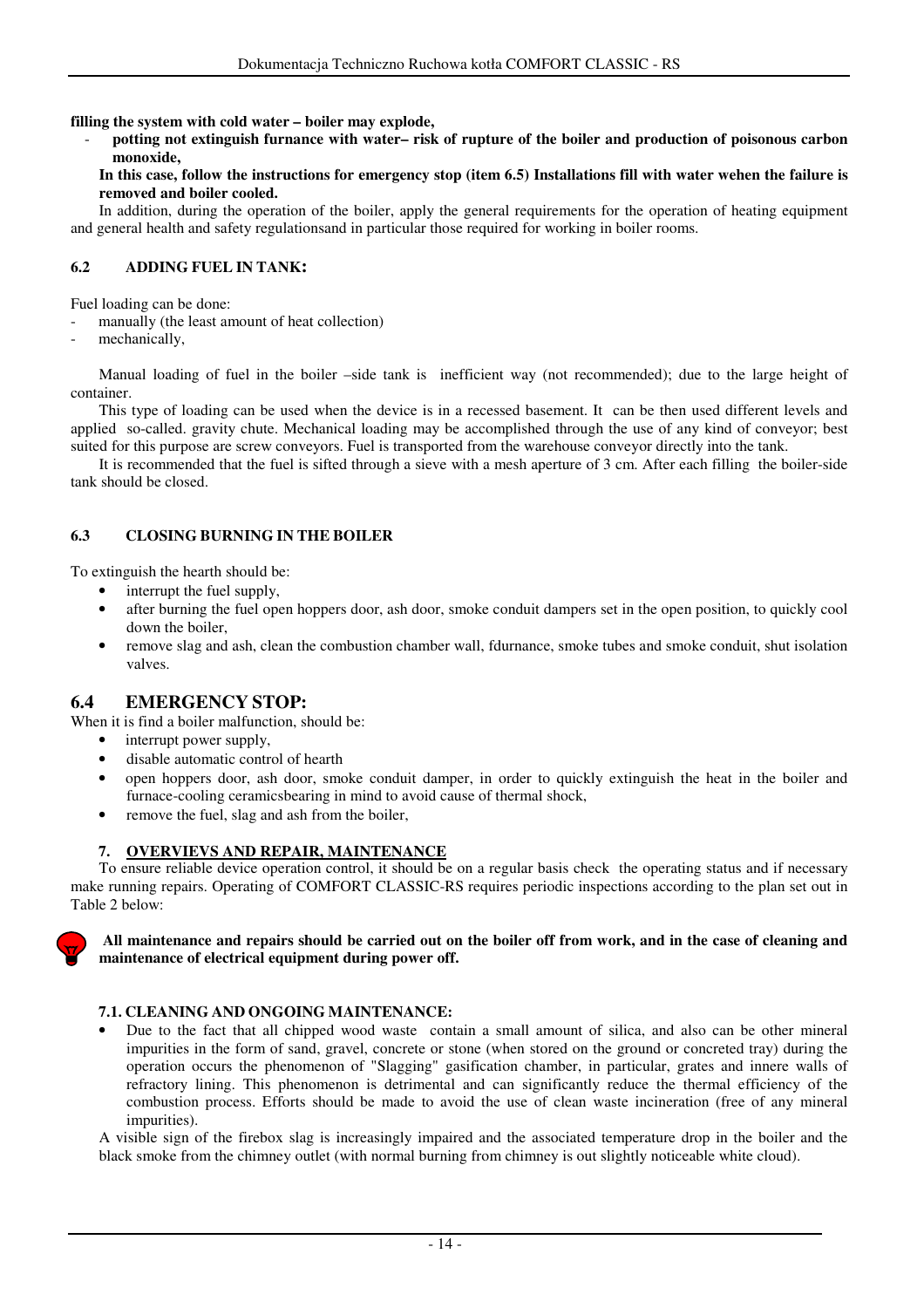Because of above described reason, the furnace chamber must be subjected to cleaning – removing slug and all carbon deposits. Cleaning frequency depends on the purity of the fuel. Fuel more contaminated forces frequent cleaning and vice versa. The frequency of cleaning must determine the user depending on the type of fuel used.

#### **Cleaning the furnace chamber should be carried out in such a way as not to damage the refractory lining. In the case of damage to the refractory lining must be repaired with fireproof materials (standard fire resistance 1370<sup>0</sup>C) (173sP)**

When burning of clean waste (free of mineral impurities) combustion chamber will always be clean, and a small amount of ash (about  $1\%$  of the mass of waste burned) spill over into the ash box. The ash is removed through ash door. After cleaning the ash pan door should be tightly closed.

• Cleaning the grate and boiler furnance from remains of burned fuel must be made each time before burning the boiler. If burning is held without interruption with only hopefully resulting fire at night, then hearth and grate cleaning should be done before the intensification of the fire. Once a day or more often (depending on the fuel burned) it is advisable to clean the ash pan, because in the combustion process congregate there unburned portion of the fuel and pollution, and ash.

Before starting the boiler it should also be checked if:

- o set to process data on the controller are implemented,
- o electrical installation shows no damage (sparks, shorts, etc.)
- o sensors are functioning properly set the water temperature in the boiler,
- o limit switch operates correctly, is maintained full integrity in all the connections,
- o there is enough water in thecentral heating installation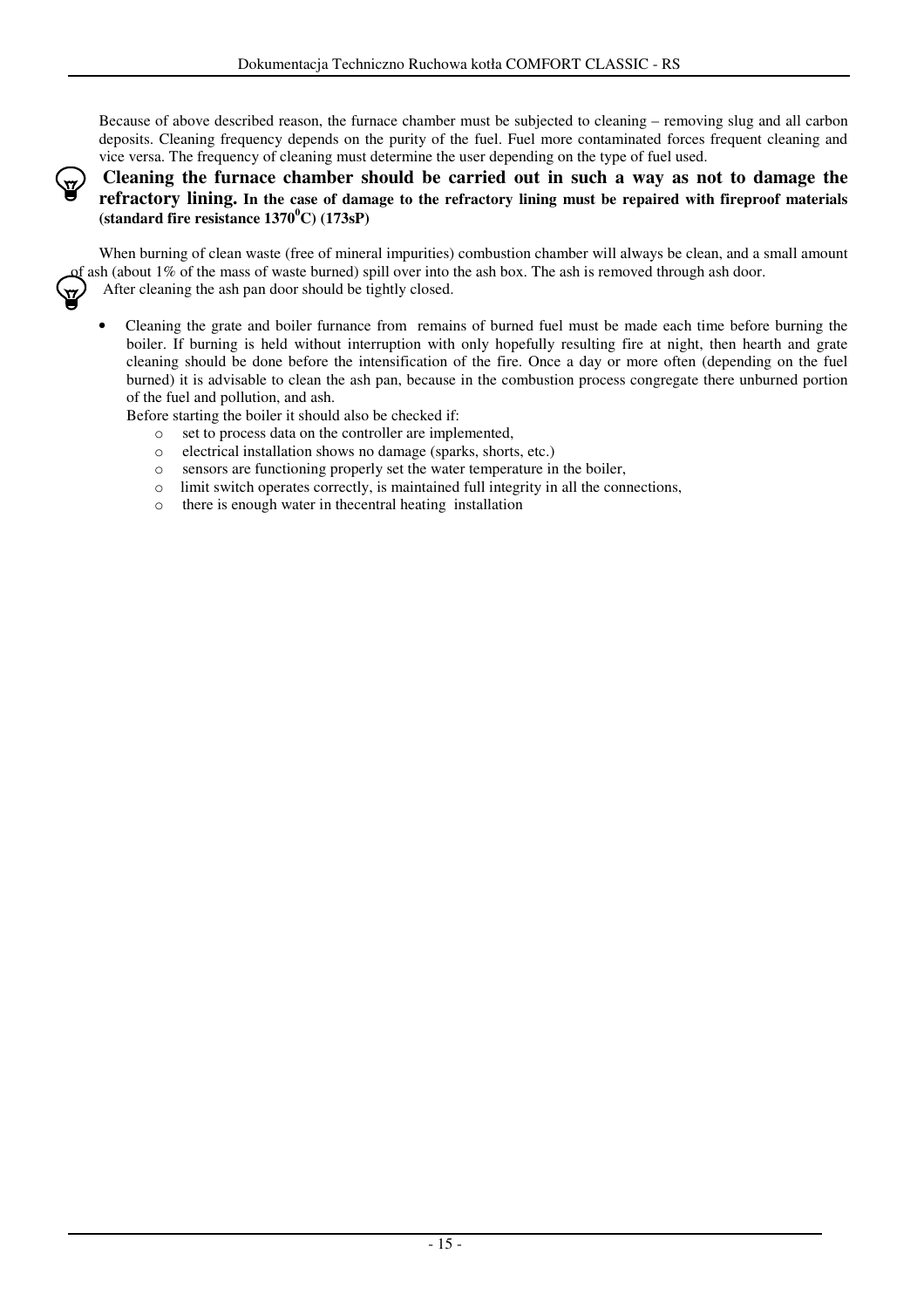### **7.1 PERIODIC REVIEVS AND REPAIR**

#### **Table 2 Inspection and preventive maintenance**

| In             | <b>Type of review</b> | Time for carrying<br>out                  | Indicative scope of work                                                                                                                                                                                                                          |
|----------------|-----------------------|-------------------------------------------|---------------------------------------------------------------------------------------------------------------------------------------------------------------------------------------------------------------------------------------------------|
| 1              | Current overviev*     | Every 720 hours of<br>boiler operation    | Checking the fire protection sensor (item 7.2.1); exchanger<br>cleaning (item 7.2.2), control state of refractory lining<br>(cracking, crumbling), checking the condition of gear, fans,<br>screw, reel in the tank, checking the sensor mounting |
| 2              | Periodic review **    | Every 4800 hours of<br>boiler operation   | The scope of work from current overviev and cleaning of the<br>fan (item 7.2.3) screw, possibly complement defects in<br>refractory lining, supplementing gearbox oil, lubrication of<br>bearings, control of grate                               |
| 3              | Remont średni**       | Every 15,200 hours<br>of boiler operation | The scope of work of the points 1 and 2, and: control of state<br>of combustion tubes, possible exchange of grate, possibly<br>replacing the protective flap of Dutch oven, maintenance of<br>the boiler after the heating season                 |
| $\overline{4}$ | Major overhaul **     | Every 35,000 hours<br>of boiler operation | Work on the complete replacement of the furnace refractory<br>lining, replacement of covers and sealing of ducts,<br>regeneration or replacement of screw, replacement of drive<br>train bearings, possible exchange of gear wheels of gear unit  |

\* If during the review is observed failure or damage of any assemly, in urgent mode execution of necessary repair or replacement the defective part / assembly.

\*\* When repairing the inside of the boiler and the associated disconnecting its parts should be then check the tightness of the boiler as well as the installation. When replacing items such as side walls or repairing cracks and leaks it is necessary to perform a pressure test 0,21 MPa.

Schedule of maintenance should be chosen so that the interim falls after the end of the heating season, that is, during the summer, possibly in planned periods when the boiler is out of service. When in this case, the period between the start-up to a planned interim review is shorter than the required, repairs to be carried out anyway. In the case of continuous operation of the boiler it should be scheduled periodic boiler shutdown from service in order to carry out medium and major overhauls.

All maintenance and repair work and records boiler operation the user is obliged to record in a special book service, supplied by the boiler manufacturer.

To facilitate the calculation of working time, repair time can be counted as working timeand when at that time will fall the current or medium overviev should be ignored, indicating the cause in the service manual.

**NOTE: Each time a detailed, the necessary work to be performed is determined by the user based on the proven wear of parts or assemblies. Ranges and times listed in the table are approximate, as are strongly dependent on the type of fuel burned and cultural life of the product.**

**In case of absence of such a service book or absence of entries the manufacturer is EXEMPT FROM THE WARRANTY.**

#### **7.2.1 METHOD OF VERIFICATION OF**  $PERFORMANCE$ **SENSOR:**

Performance check of valve sensor with fire protection. This includes the following:

- disconnection of the water supply valve
- removing the valve from the fire protection system
- setting knob to number 1
- dipping the tip (sensor) of thermostat in hot water (previously boiled)
- checking the pattency of valve by blowing air

The valve should be considered efficient if the air moves freely through the valve.

It is recommended to also check the valve when set to other numbers.

If, at any of the settings, there is no valve patency (lack of air flow), valve is eligible for replacement.

#### **7.2.2 OPERATIONS PERFORMED DURING THE CLEANING OF SMOKE TUBES:**

• open flap sweeping closing compartment smoke of the heat exchanger, clean the Dutch oven and furnace chamber, clean fire tube pipes and interconnecting pathways through the wick, wherein the period of time between cleanings depends on many factors (type and moisture content of fuel burned, chimney draft) and is subject to change. Cleaning the heat exchanger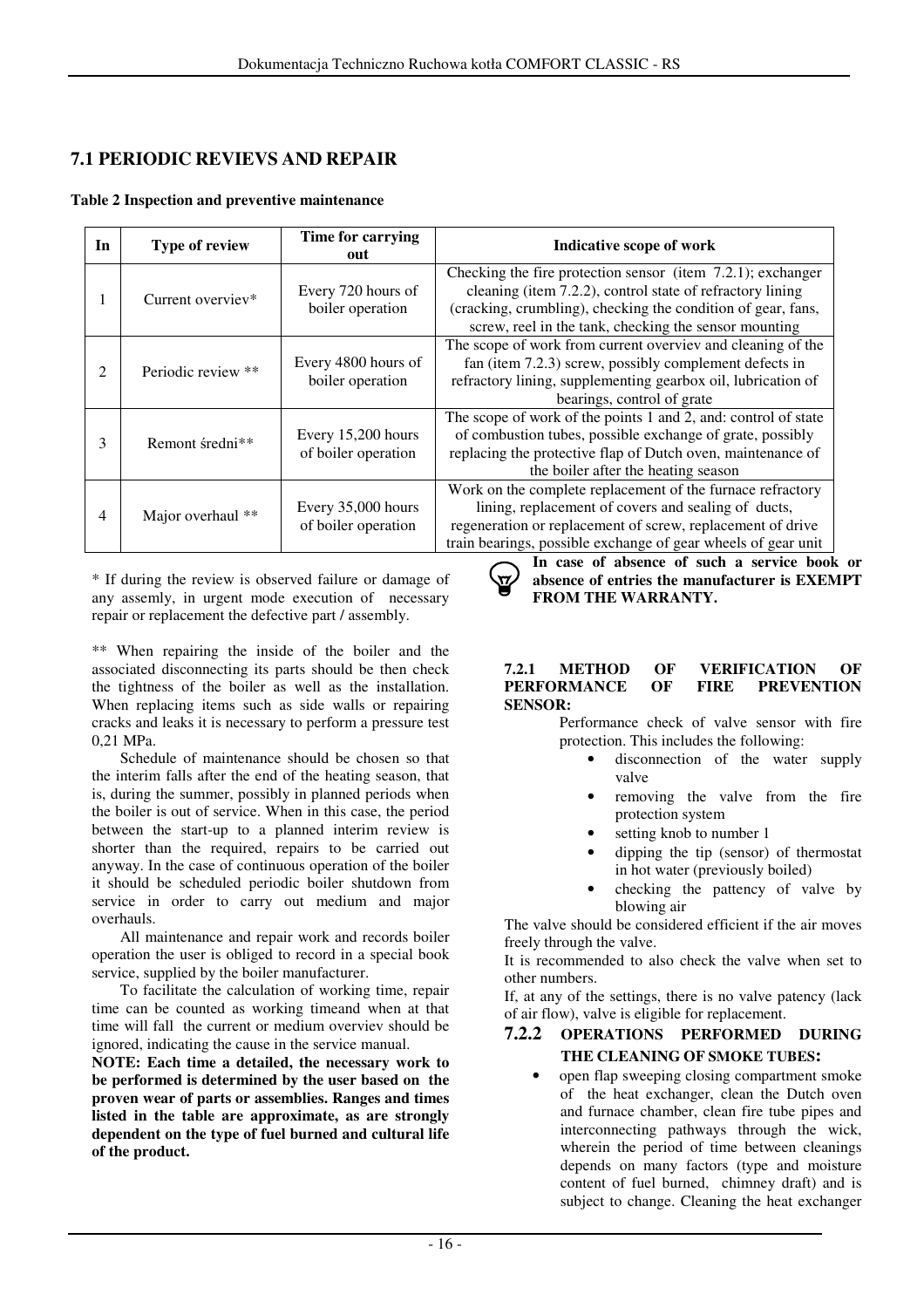is important because it affects the efficiency of the boiler – contaminated fire tubes poorly give warm to water and greater is the chimney loss

- clean the smoke conduit,
- check that the exhaust damper in smoke conduit rotates freely without jamming,
- empty the ash pan underneath the furnace and fire tubes,

Boiler cleaning should be performed after complete burning of fuel, termination of heat and boiler cooling.

## **7.2.3 CLEANING THE FAN :**

Due to the fact that the boiler is supplied with fuel, in the form of fine wood waste, there are conditions for wood dust settling on different parts of the device. The most exposed to wood dust settling is impeller blower. Contaminated rotor runs unevenly (trembles and makes noise) which can lead to its damage. It also reduces its efficiency by which deteriorates the combustion process in Dutch oven due to the insufficiency of air, which is essential in this process.

Therefore, during the current review should be:

- disconnect the fan from the power supply,
- remove the fan cover.
- clean the blades and intake ducts,
- clean the impeller housing.
- install the cover.

## **7.2.4 LUBRICATION OF SYSTEM**

There are the lubrication points in the device and an assembly demanding a permanent oil bath:

• in the connector reducer - stirrer reel: inject grease through grease nipple (fig. 10)

- in the connector regulator screw conveyor:
- inject grease through grease nipple (fig. 11)
	- o oil bath at work require the gear wheels of worm gears
	- o type of oil gear unit plate contains data on flooded oil in the gearbox,
	- o exchange rate at 1000 hours or once a year,
	- o oil level to overflow plug,
	- o with synthetic oil in the transmission is not necessary to replace it – gear unit has not oil drain plugs.

## **7.3 MAINTENANCE**

Maintenance should be performed always after the finite of heating season or in case of long breake in operation. The boiler should be carefully cleaned and it should be made potential repairs. After cleaning, the boiler should be completed with painting the exterior surface.

**Water from the boiler for the summer period should not be drained.** However, if in the winter boiler room for any reason is closed and there is a fear of freezing water in the system, **water should be drained**.

Before restarting the the boiler into operation after a long period of disable it is advisable to review the equipment and check for correct operation acting as during start-up, as described in item 5.3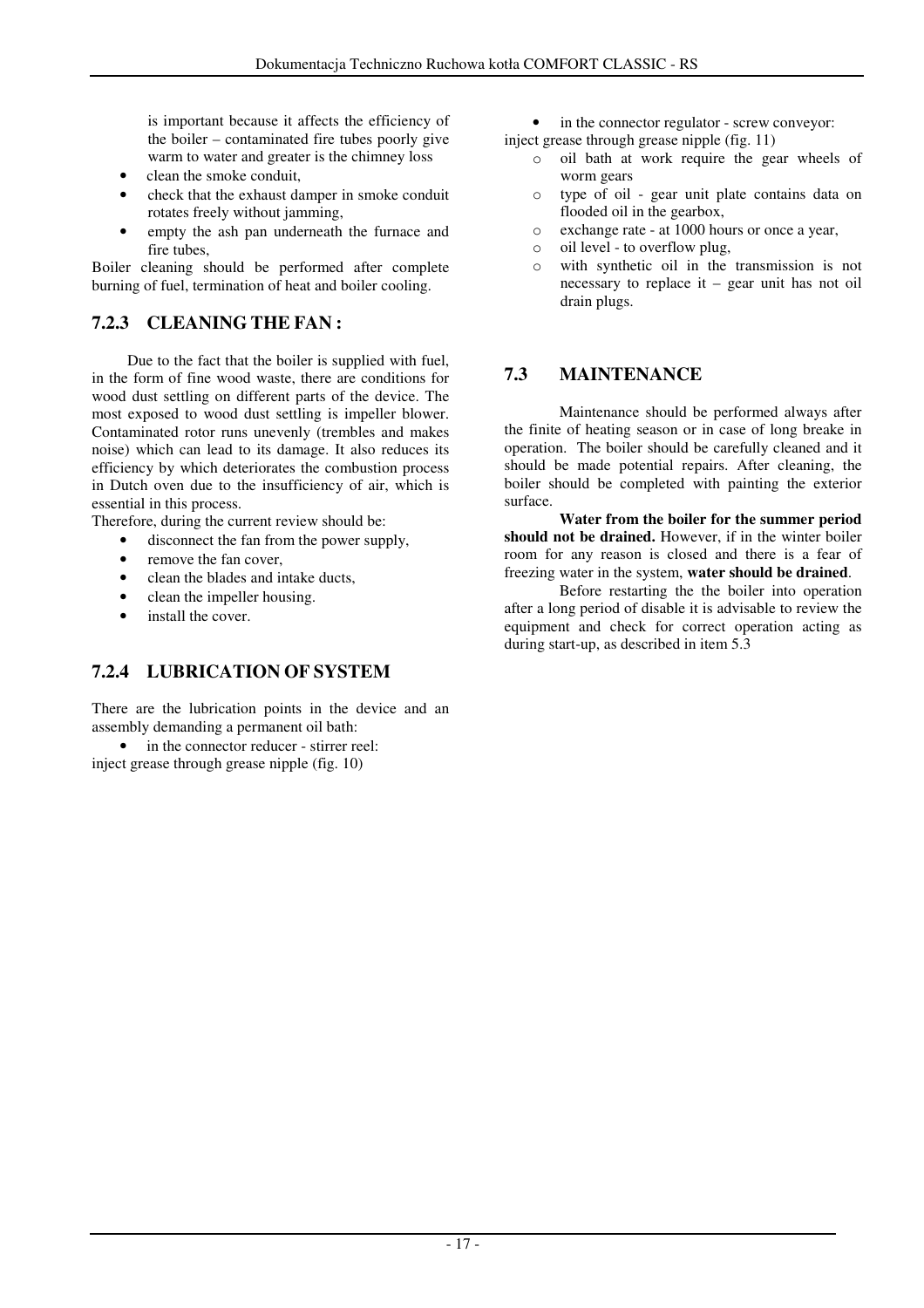## **8 OCCURING DISORDERS OF BOILER OPERATION**

#### **Table 3. Causes of faults and remedies**

| <b>Ite</b><br>m | Fault            | <b>Expected</b><br>cause                                                                                                                                                                                                            | How to remove it                                                                                                                                                                                                                                                                                                                                                                                                                                  |  |  |  |  |  |  |  |
|-----------------|------------------|-------------------------------------------------------------------------------------------------------------------------------------------------------------------------------------------------------------------------------------|---------------------------------------------------------------------------------------------------------------------------------------------------------------------------------------------------------------------------------------------------------------------------------------------------------------------------------------------------------------------------------------------------------------------------------------------------|--|--|--|--|--|--|--|
| No.             |                  |                                                                                                                                                                                                                                     |                                                                                                                                                                                                                                                                                                                                                                                                                                                   |  |  |  |  |  |  |  |
| I.              | <b>FUEL TANK</b> |                                                                                                                                                                                                                                     |                                                                                                                                                                                                                                                                                                                                                                                                                                                   |  |  |  |  |  |  |  |
| 1.              | fuel             | The suspension of the   - not rotating movable stirrer<br>breakage or damage<br>bent conditioner<br>(freezes for the walls<br>during the winter)                                                                                    | because of damage to the drive, check the<br>drive<br>weld new conditioner or repair damaged<br>$\overline{a}$<br>(upper wall conditioner should be installed<br>away from the tank wall max.10mm).<br>to the wetfuel add portion of the fuel dry<br>$\overline{\phantom{0}}$<br>and mix thoroughly, do not beat in the tray                                                                                                                      |  |  |  |  |  |  |  |
| П.              |                  | <b>SCREW FEEDER</b>                                                                                                                                                                                                                 |                                                                                                                                                                                                                                                                                                                                                                                                                                                   |  |  |  |  |  |  |  |
| 1.              | Do not rotate    | there is no power supply to the $\vert$ -<br>motor<br>damaged gear unit<br>faulty connector of screw to   -<br>the drive shaft reducer<br>burned engine<br>$\overline{\phantom{0}}$<br>damaged electrical wires<br>overloaded motor | determine the cause: blown fuse, defective<br>thermistor, faulty driver<br>replace or repair the defective part<br>gearbox repair (replace damaged gear<br>wheel)<br>remove the gearbox from the engine and<br>repair the connector (secure the screw<br>from falling from the reducer shaft)<br>repair or replace motor<br>$\overline{\phantom{0}}$<br>damaged wires replace with new ones<br>remove the overload cause and test the<br>thermals |  |  |  |  |  |  |  |
| 2.              | Not given fuel   | lack of fuel in the tank<br>$\overline{a}$<br>damaged coils (pen)<br>$of -$<br>screw<br>broken or damaged screw<br>terminal<br>clogget throat outlet                                                                                | refuel<br>$\overline{\phantom{0}}$<br>remove the screw-fix turns of screw<br>remove the screw-fix damaged terminal<br>extinguish and let cool the Dutch oven<br>chamber,<br>clean the throat and check the flow<br>fuel through channel                                                                                                                                                                                                           |  |  |  |  |  |  |  |
| Ш               |                  | <b>REDUCER</b>                                                                                                                                                                                                                      |                                                                                                                                                                                                                                                                                                                                                                                                                                                   |  |  |  |  |  |  |  |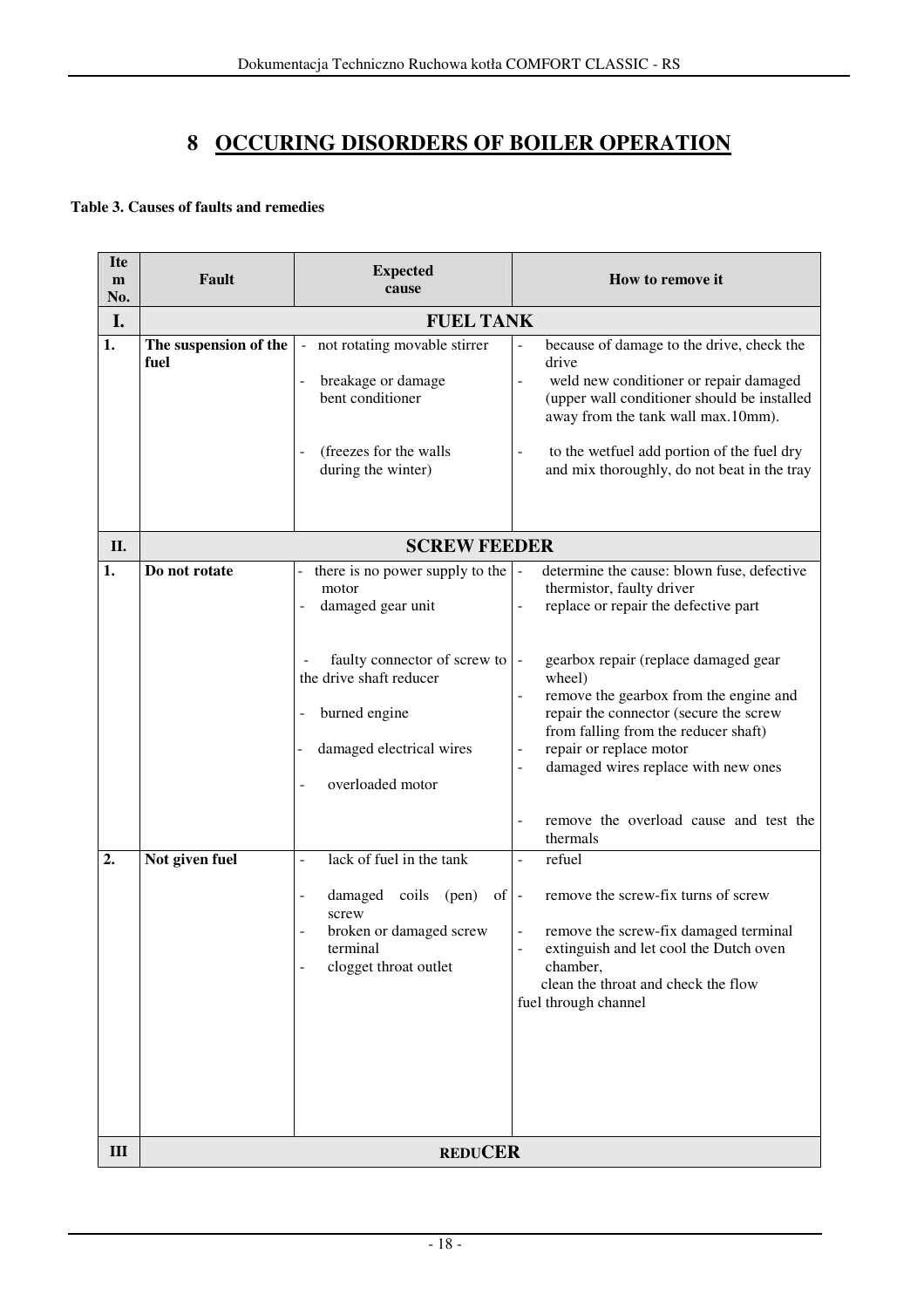| 1.           | <b>Excessive heats up</b>   | drive overload                                                  | release screw of the lock (clean channel                                                |
|--------------|-----------------------------|-----------------------------------------------------------------|-----------------------------------------------------------------------------------------|
|              |                             |                                                                 | and throat)                                                                             |
|              |                             | little oil in the reducer<br>÷,                                 | add oil to the level to overflow cap<br>$\overline{a}$                                  |
|              |                             | defective bearings<br>÷,                                        |                                                                                         |
|              |                             |                                                                 | determine which bearing is damaged -<br>$\blacksquare$                                  |
|              |                             | damaged gear wheel<br>$\overline{a}$                            | replace with new<br>replace damaged wheel (old worked out in                            |
|              |                             | improper oil                                                    | replace in pairs)                                                                       |
|              |                             |                                                                 | pour competent oil                                                                      |
|              |                             | waste oil                                                       |                                                                                         |
|              |                             |                                                                 | pour out used oil, rince gearbox, rinse and                                             |
|              |                             |                                                                 | fill with fresh oil                                                                     |
|              |                             |                                                                 |                                                                                         |
|              |                             |                                                                 |                                                                                         |
|              |                             |                                                                 |                                                                                         |
| 2.           | <b>Unusually noisy</b>      | bearing damage<br>$\blacksquare$                                | replace with new one<br>$\overline{\phantom{0}}$                                        |
|              | operation                   |                                                                 |                                                                                         |
|              |                             | damaged gear wheel<br>$\frac{1}{2}$<br>low level or lack of oil | replace with new one                                                                    |
|              |                             |                                                                 | supplement or pour new oil                                                              |
| IV           |                             | <b>HEARTH</b>                                                   |                                                                                         |
| 1.           | <b>Fast accumulation of</b> | improperly<br>conducted<br>$\Box$                               | by adjusting elements in the controller                                                 |
|              | carbon deposits on          | combustion process                                              | bring the combustion process to the most                                                |
|              | the walls of the            |                                                                 | optimal                                                                                 |
|              | chamber and on the          | excessively contaminated<br>$\overline{\phantom{a}}$            | use clean fuel pollution-free,<br>$\overline{\phantom{a}}$                              |
|              | grate, throttling           | fuel                                                            | do not burn coal, coke, plastics, etc.<br>$\overline{\phantom{a}}$                      |
|              | smoke conduit duct          | different type of fuel                                          | mandatory remove carbon deposits, clean<br>$\overline{a}$                               |
|              |                             |                                                                 | combustion chamber (not to damage the                                                   |
|              |                             |                                                                 | refractory lining)                                                                      |
|              |                             |                                                                 |                                                                                         |
|              |                             |                                                                 |                                                                                         |
|              |                             |                                                                 |                                                                                         |
| 2.           | Rapid wear of the $\vert$ - | not retained pre-burn-in                                        | regenerate the lining or make a new with<br>$\overline{a}$                              |
|              | refractory lining           | chamber furnaces                                                | fire-resistant brick, stacking of cement                                                |
|              |                             | mechanically damaged the                                        | mortar fire resistant with the addition of a                                            |
|              |                             | lining                                                          | filler "Boss"                                                                           |
|              |                             | other than wood waste fuel                                      |                                                                                         |
|              |                             | burned                                                          |                                                                                         |
|              |                             |                                                                 |                                                                                         |
|              |                             |                                                                 |                                                                                         |
|              |                             |                                                                 |                                                                                         |
|              |                             |                                                                 |                                                                                         |
| $\mathbf{V}$ |                             | <b>WHOLE BOILER</b>                                             |                                                                                         |
| 1.           | Perceptible odor of         | leaky connection on the                                         | seal repaired with new gaskets (press                                                   |
|              | smoke                       | flanges                                                         | firmly with screws). The entrance to the                                                |
|              |                             |                                                                 | boiler sealed with fire resistant mortar                                                |
|              |                             |                                                                 | set the door and tighten the locks. If<br>necessary, replace the seal of fire-resistant |
|              |                             | not pressed against the side<br>door or damaged gasket          | materials.                                                                              |
|              |                             | damaged lining<br>$\overline{\phantom{m}}$                      | repair or make new with materials as in<br>$\overline{\phantom{a}}$                     |
|              |                             |                                                                 | item .IV.2.                                                                             |
|              |                             | untightly covered fuel tank<br>$\overline{\phantom{m}}$         |                                                                                         |
|              |                             | improper chimney draft<br>$\overline{\phantom{a}}$              | close tank with the terminals. If<br>$\overline{a}$                                     |
|              |                             | leaky flues and smoke<br>÷,                                     | necessary, change gasket of cover                                                       |
|              |                             | conduit                                                         | clean the chimney or smoke conduits,                                                    |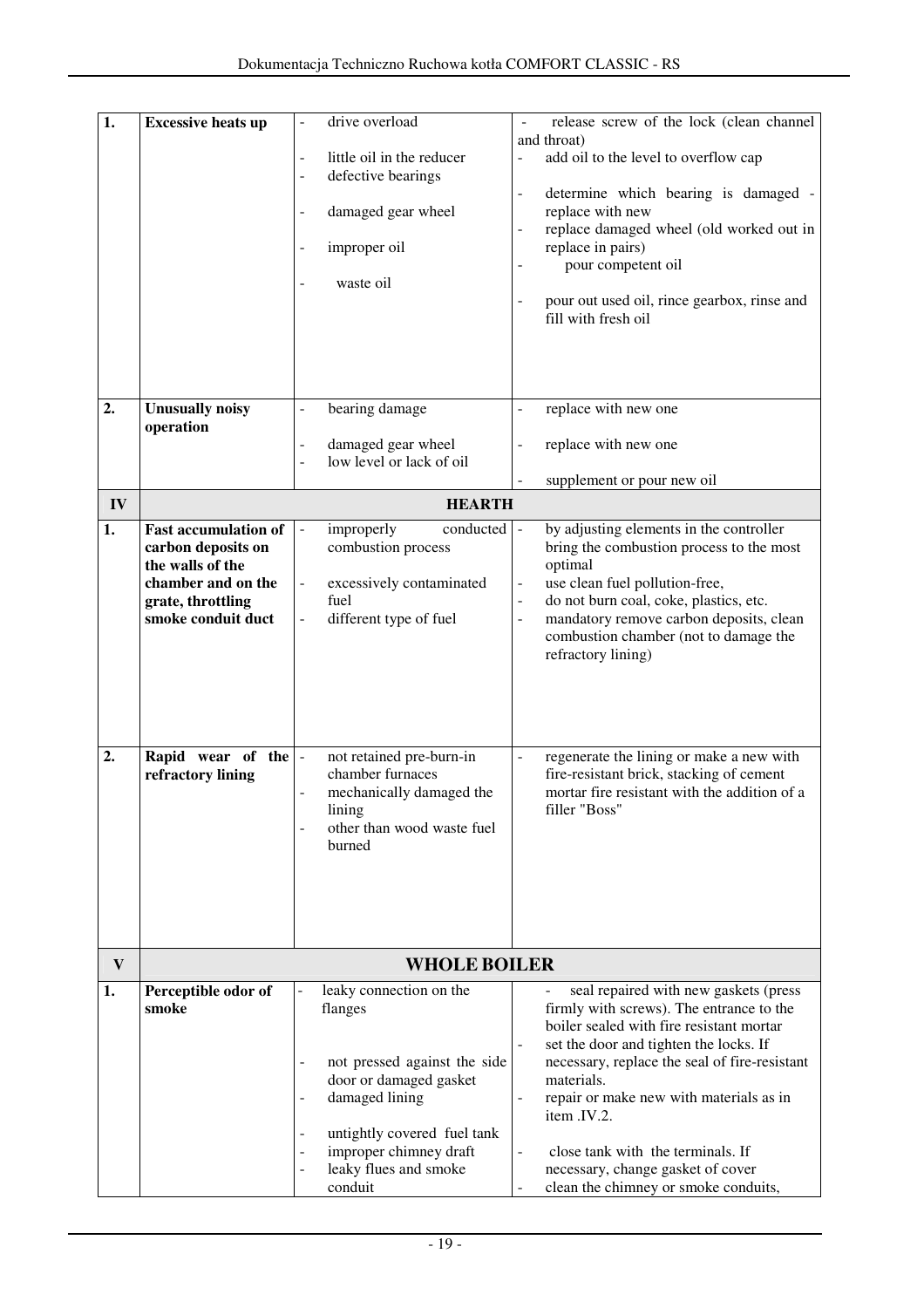|    |                                                                                                     |                                                                                                                                                                                                                                        | increase the the chimney or use artificial<br>outflow, sealed smoke conduit and boiler<br>flue gas ducts                                                                                                                                                                                                                                                                                                             |
|----|-----------------------------------------------------------------------------------------------------|----------------------------------------------------------------------------------------------------------------------------------------------------------------------------------------------------------------------------------------|----------------------------------------------------------------------------------------------------------------------------------------------------------------------------------------------------------------------------------------------------------------------------------------------------------------------------------------------------------------------------------------------------------------------|
| 2. | In combustion<br>chamber is invalid<br>process of waste<br>burning                                  | too low temperature inside<br>$\overline{a}$<br>the chamber                                                                                                                                                                            | improperly run ignition process. The<br>ignition process should be conducted, that<br>brickwork of chamber-heat accumulator of<br>Dutch oven has reached a bright color. It is<br>possible to get it within 2-4 hours, burning<br>fuel with a moisture content below 30%<br>constantly adjusting appropriate times:<br>break and feed - screw can feed not<br>enough fuel - appropriately adjust the time<br>of feed |
|    |                                                                                                     | too high humidity of<br>$\overline{\phantom{0}}$<br>fuel(over $50\%$ )<br>too little air is supplied to<br>-<br>the chamber<br>humidification with<br>$\overline{a}$<br>extinguishing water<br>consumption due to valve<br>leak-sensor | lower fuel moisture by the admixture of<br>$\overline{\phantom{a}}$<br>dry fuel to the wet fuel<br>too small fan-replace with a larger<br>$\blacksquare$<br>check the tightness of the valve. Replace a<br>$\Box$<br>leaky valve.                                                                                                                                                                                    |
| 3. | The boiler does not<br>reach<br>the<br>desired                                                      | abnormal process in the<br>furnace chamber                                                                                                                                                                                             | steps as in the item V.2.                                                                                                                                                                                                                                                                                                                                                                                            |
|    | temperature                                                                                         | preset temperature of the<br>sensor at the outlet of the<br>boiler is too low<br>too much draft in the<br>$\overline{a}$<br>chimney<br>excess of secondary air<br>-<br>faulty driver-poorly leads                                      | adjust the setpoint temperature sensor to<br>$\overline{a}$<br>higher temperature<br>reduce the draft by means of the movable<br>$\overline{\phantom{a}}$<br>flap located in the boiler flue<br>lock a little flaps regulating flow of<br>secondary air into the combustion chamber<br>of the boiler                                                                                                                 |
|    |                                                                                                     | the combustion process<br>(gets out of whack                                                                                                                                                                                           | adjust the controller by an authorized<br>service technician or replace controlle                                                                                                                                                                                                                                                                                                                                    |
|    |                                                                                                     | constantly working on<br>maintaining)                                                                                                                                                                                                  |                                                                                                                                                                                                                                                                                                                                                                                                                      |
| 4. | Emits a pair in the<br>boiler (water boils)                                                         | the adjustable temperature<br>$\frac{1}{2}$<br>sensor is not working<br>sensor max. temperature is<br>-<br>not working                                                                                                                 | check whether the sensor is well erected<br>$\frac{1}{2}$<br>verify the connection to the controller,<br>$\overline{a}$<br>possibly improve, if damaged, replace the<br>sensor<br>verify that the controller is correctly<br>$\blacksquare$<br>responding to the sensor through the<br>bridging                                                                                                                      |
| 5. | No strict<br>implementation of<br>the given program                                                 | interruption in electricity<br>damage oif the controller<br>$\overline{a}$                                                                                                                                                             | readjust the programs:<br>essential and supporting on the<br>control panel<br>$\frac{1}{2}$                                                                                                                                                                                                                                                                                                                          |
| 6. | Attempt to roll back<br>the fire from the<br>combustion chamber<br>into the container of<br>sawdust | no fuel feed (feeder does not<br>work)<br>lack of fuel in the tank or<br>fuel in it is suspended                                                                                                                                       | repair or replace the controller<br>$\blacksquare$<br>determine the cause and rectify the fault<br>$\blacksquare$<br>item II<br>loosen suspended fuel or fill the tank with<br>$\frac{1}{2}$<br>new fuel                                                                                                                                                                                                             |
| 7. | Rolling back the fire<br>from the hearth into                                                       | faulty feeder<br>no current in the network for                                                                                                                                                                                         | determine the cause and rectify the fault<br>$\mathbf{r}$<br>item II                                                                                                                                                                                                                                                                                                                                                 |
|    |                                                                                                     |                                                                                                                                                                                                                                        |                                                                                                                                                                                                                                                                                                                                                                                                                      |